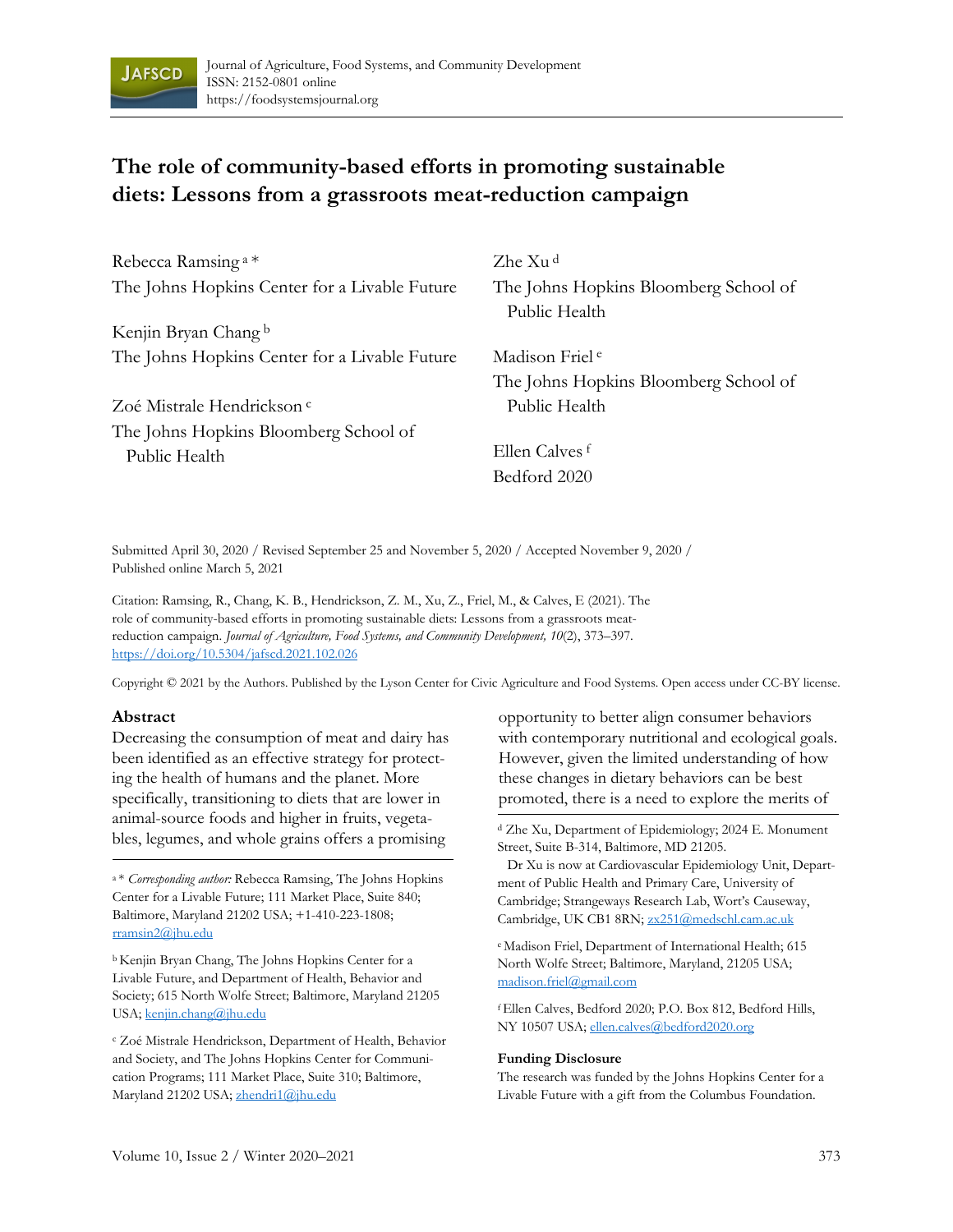community-based approaches to meat reduction and their capacity to advance more sustainable practices of eating at the individual, household, and community levels. To address this gap in the literature, we surveyed more than 100 American households participating in a communitywide, 12-weeklong Meatless Monday challenge and tracked the changes in their knowledge, attitudes, beliefs, and food choices over a nine-month period. The case study provided herein highlights a number of key findings from our evaluation. Most notably, our results demonstrate the value of community-based efforts in initiating and maintaining dietary behavior change and provide preliminary insights into the unique roles of multilevel interventions and diverse stakeholder engagement in promoting healthier, more sustainable diets.

# **Keywords**

Behavior Change, Capacity Building, Community Engagement, Community-Based Intervention, Climate Mitigation, Dietary Change, Meatless Monday, Health Promotion, Meat Reduction, Sustainable Diets

# **Introduction**

# *Background*

Prior research has indicated that the same eating habits that are associated with higher rates of morbidity and mortality are also frequently the most environmentally damaging (Clark, Springmann, Hill, & Tilman, 2019; Tilman & Clark, 2014; Willett et al., 2019). Dietary patterns involving comparatively more red and processed meats have been known to increase the risk of earlier mortality (Pan et al., 2012; Zheng et al., 2019), obesity (Larsson & Orsini, 2014), and a number of other chronic illnesses, including colorectal cancer (Chan et al., 2011), cardiovascular disease (Micha, Michas, & Mozaffarian, 2012), and type II diabetes (Pan et al., 2011). Furthermore, due to its high resource demands and the negative externalities tied to its systems of production, the global livestock industry is also a major contributor to climate change (Gerber et al., 2013; Herrero et al., 2016; Pachauri et al., 2014), deforestation (Gerber et al., 2013; Keenan, Reams, Achard, de Freitas, Grainger, &

Lindquist, 2015), biodiversity loss (Chaplin-Kramer et al., 2015; Jones et al., 2013; Whitmee et al., 2015), water scarcity (Hoekstra, 2012; Mekonnen & Hoekstra, 2012), and antibiotic resistance (Hardy, 2002; Mathew, Cissel, & Liamthong, 2007). For these reasons, interventions that are able to meaningfully attenuate the demand for meat have the capacity to simultaneously reduce the noncommunicable disease burden and mitigate the effects of livestock-associated ecological degradation (Clonan, Wilson, Swift, Leibovici, & Holdsworth, 2015). This is especially true when these efforts are focused in high-income settings, where meat tends to be consumed at greater rates (Hayek, Harwatt, Ripple, & Mueller, 2020; Kim et al., 2020; Semba et al., 2020).

Despite the positive nutritional and ecological implications associated with shifting to more plantforward diets, there is a limited empirical understanding of how these transitions can be best promoted (Bianchi, Dorsel, Garnett, Aveyard, & Jebb, 2018a; Bianchi, Garnett, Dorsel, Aveyard, & Jebb, 2018b; Hartmann & Seigrist, 2017). Dietary behaviors, like meat consumption, are influenced by a variety of factors existing at the individual level (e.g., knowledge, values, attitudes, beliefs, and taste preferences), the social and community level (e.g., social support, social influence, and social norms), and the societal or structural level (e.g., policy, environment, access to and availability of food) (see Figure 1) (Beverland, 2014; Graça, Godinho, & Truninger, 2019; Hilliard, Riekert, Ockene, & Pbert, 2018; Jabs, Devine, & Sobal, 1998; Macdiarmid, Douglas, & Campbell, 2016; Pohjolainen, Vinnari, & Jokinen, 2015). Many studies in behavior change have therefore emphasized the importance of context-appropriate, multilevel interventions that target change on multiple socioecological tiers contemporaneously (Bronfenbrenner, 1977; Glass & McAtee, 2006; McLeroy, Bibeau, Steckler, & Glanz, 1988; Schölmerich & Kawachi, 2016; Stokols, 1996).

In the context of dietary behavior change, many studies have specifically explored the significance of individual-level factors on consumers' decision making. The influence of health-related motivations on consumers' decisions to reduce their meat intake, for example, has been well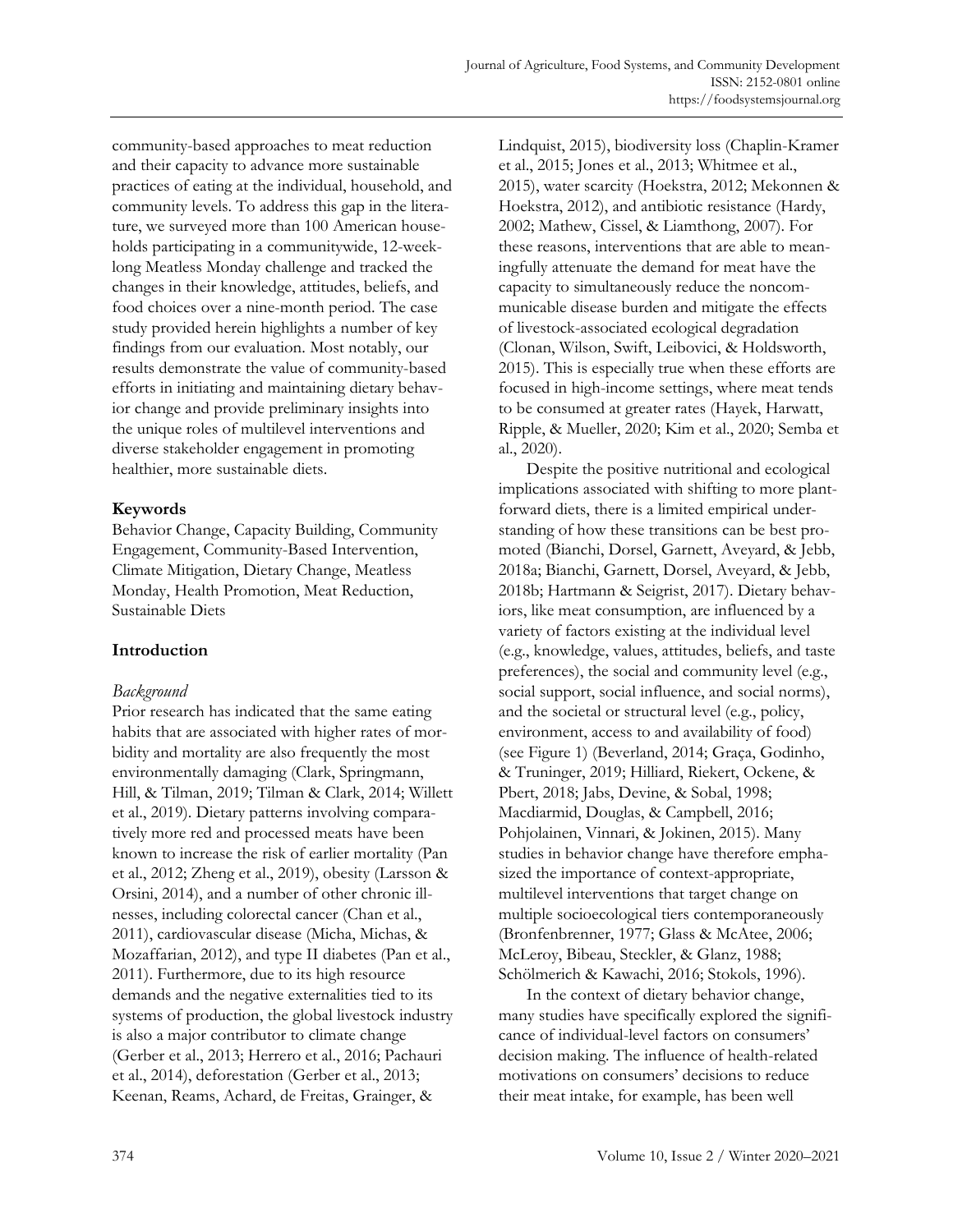Figure 1. A simplified socioecological model adapted from Bronfenbrenner (1977) and the Centers for Disease Control and Prevention (CDC, 2020). This conceptual framework illustrates the concentric spheres of influence that have been known to impact dietary behaviors at the individual, community, and structural levels.



documented (Clonan et al., 2015). One nationally representative survey conducted in 2018 by Neff, Edwards, Palmer, Ramsing, Righter, and Wolfson found that considerations related to personal health (50%) and cost (51%) were consumers' two most frequently cited reasons for reducing their consumption of meat, while other factors, like concerns over the environment (12%) and animal welfare (12%), were significantly less pronounced (2018). That being said, other studies have found environmental motivations to be an increasingly salient factor in Americans' decisions to reduce their meat intake—a phenomenon that has been particularly evident in populations already taking steps to engage in more sustainable behaviors (de Boer, Schösler, & Aiking, 2017; Mullee et al., 2017; Stoll-Kleemann & Schmidt, 2016). There is additional evidence to support that individuals' concerns over climate change may be predictive of their attitudes toward meat reduction, with higher levels of concern being associated with a greater willingness to adopt more plant-forward diets (de Boer, de Witt, & Aiking, 2016). It is important to consider, however, that many of the findings

discussed herein are based on cross-sectional data and therefore do not provide meaningful insights into how these attitudes and behaviors can evolve over time.

Past research has indicated that eating behaviors—those related to meat consumption, in particular—are not easily changed (Glanz, 1999; Graça, Calheiros, & Oliveira, 2015; Hartmann & Siegrist, 2017). Interventionists have therefore taken vastly different approaches toward accomplishing this end. Based on our review of the existing literature, we concluded that many of these documented efforts can largely be categorized into one of two groups: (1) interventions that target individual-level factors through educational messaging, usually by highlighting how specific food choices may negatively impact human and environmental health (Bianchi et al., 2018a); and (2) interventions that target societal or structural factors, usually by drawing on behavioral economic principles (e.g., nudging techniques) to either physically alter the retail environments where food items are purchased or to improve individuals' access to different types of food (Bianchi et al., 2018b; Garnett,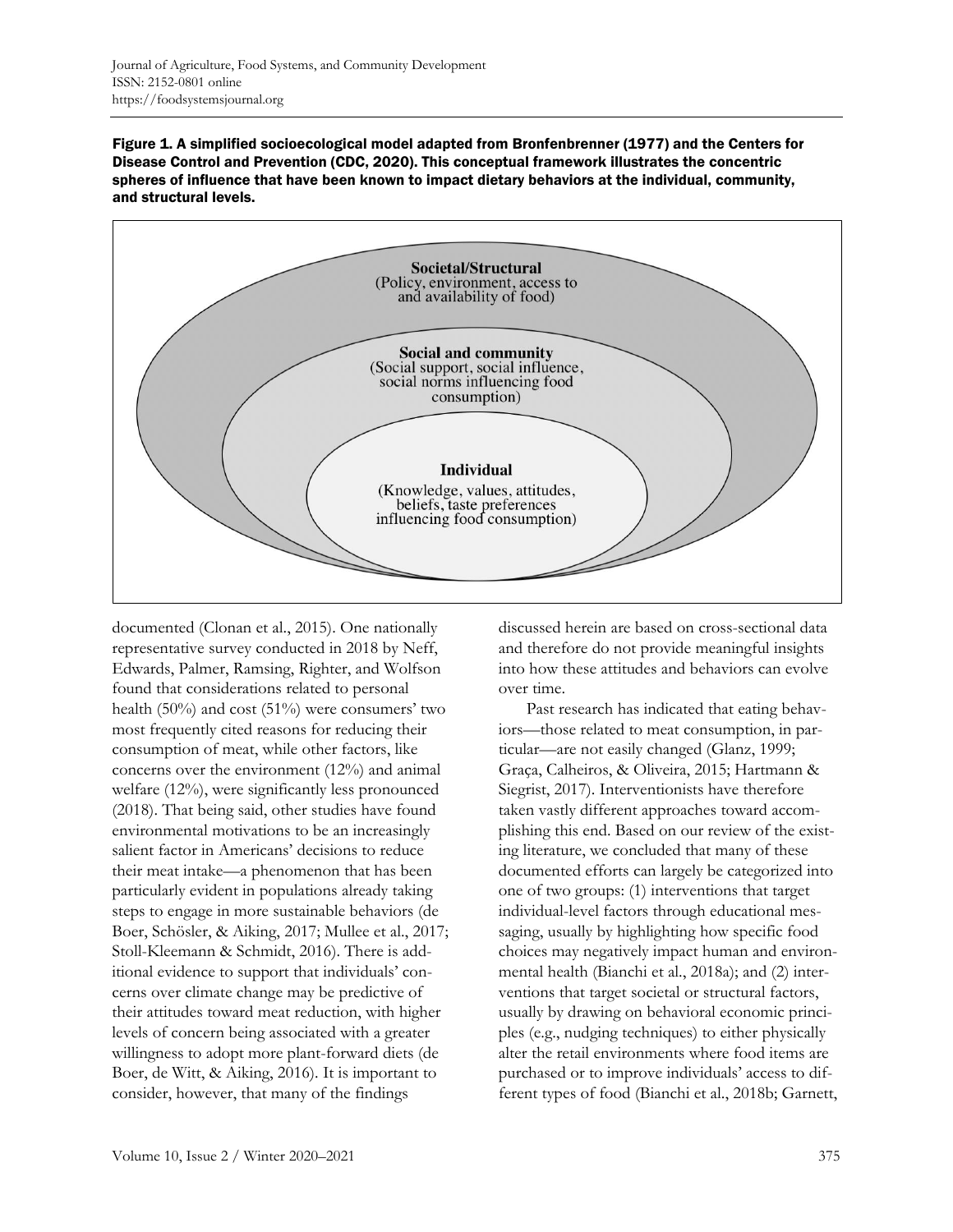Balmford, Sandbrook, Pilling, & Marteau, 2019). While these studies have provided important insights into the benefits and limitations of each of these categories of approaches, notably less empirical attention has been given to the relevant socialand community-level factors that can similarly play a salient role in facilitating these changes in consumer behaviors.

A recently published systematic review conducted by Bianchi and colleagues suggests that individual-level behavior change methods that target the conscious determinants of human decision making alone can be difficult to scale or offer few, if any, long-term effects on dietary preferences over time (2018a). These findings underscore a well-founded asymmetry between individuals' self-reported intentions and their observed behavioral outcomes (Marteau, 2017; Roberto & Kawachi, 2015). Interventions that have utilized nudging techniques, on the other hand, have demonstrated some success in altering individuals' meat purchasing behaviors (Bianchi et al., 2018b; Garnett et al., 2019; Roberto, Larsen, Agnew, Baik, & Brownell, 2010), but they are highly spatially constrained and unlikely to motivate change outside the physical limits of these decision contexts. Furthermore, they do little to educate audiences about why these behaviors are socially and environmentally preferable—an interventional trait that may be critical in priming other pro-environment lifestyle changes (Byerly et al., 2018; Cavaliere, De Marchi, & Banterle, 2018).

When practiced in isolation, these strategies do not always take into consideration the larger social and community contexts in which individuals engage in their dietary behaviors. Neglecting these factors can undermine the success of these interventions, either by muting their effects or making them unlikely to lead to long-term change (Schölmerich & Kawachi, 2016). Prior research has suggested that identifying and understanding the ways in which these contextual factors differentially influence behavior at various socioecological levels can be helpful in guiding the design and implementation of more appropriate and more durable health promotion strategies (Schölmerich & Kawachi, 2016). Several community-based interventions seeking to promote dietary change, like

the Shape Up Somerville campaign (Folta et al., 2013) and the Veggie Thursday campaign (Hunter College New York City Food Policy Center, 2017), have leveraged these principles to develop programs that target change through multiple channels: by working with local community networks, fostering community buy-in, coordinating with community organizations, and altering the built and local policy environment (Ashfield-Watt, Welch, Godward, & Bingham, 2007; De Cocker, De Bourdeaudhuji, Brown, & Cardon, 2007; Folta et al., 2013; Pekka, Pirjo, & Ulla, 2002;). While there is evidence to suggest that these interventions have been effective in bringing about behavior change, more robust evaluation measures are needed, both to fully understand the mechanisms of their success and to determine whether they are capable of maintaining these changes in diet in the long run.

For the reasons outlined above, there is a growing interest in the role of community-based efforts in advancing public support for meat reduction initiatives, but there are inconsistencies in how the term has been operationalized (Alexander, Reddy, Brown, Henry, & Rounsevell, 2019; Caro, Frederiksen, Thomsen, & Pedersen, 2017; Moberg, Andersson, Säll, Hansson, & Röös, 2019; Springmann et al., 2018; Zhang, Giabbanelli, Arah, Zimmerman, 2014). As we have elected to understand them, communities encapsulate both the physical settings and the social networks of people that occupy a specified space (McLeroy, Norton, Kegler, Burdine, & Sumaya, 2003). Communities are sites where individuals, organizations, and structures intersect. It is in communities where people make decisions, interact with their networks, and exert social influence. In addition to comprising the settings where individuals generate the vast majority of their carbon emissions, communities encompass complex social, economic, and political landscapes, which can be vitally important in addressing both the real and perceived barriers that can inhibit dietary behavior change (Israel, 1985; Trickett et al., 2011; Wandersman & Florin, 2003). Municipal climate action plans, for example, allow communities to experiment with low-risk and low-cost campaigns that can create lasting changes to the physical and social environments in which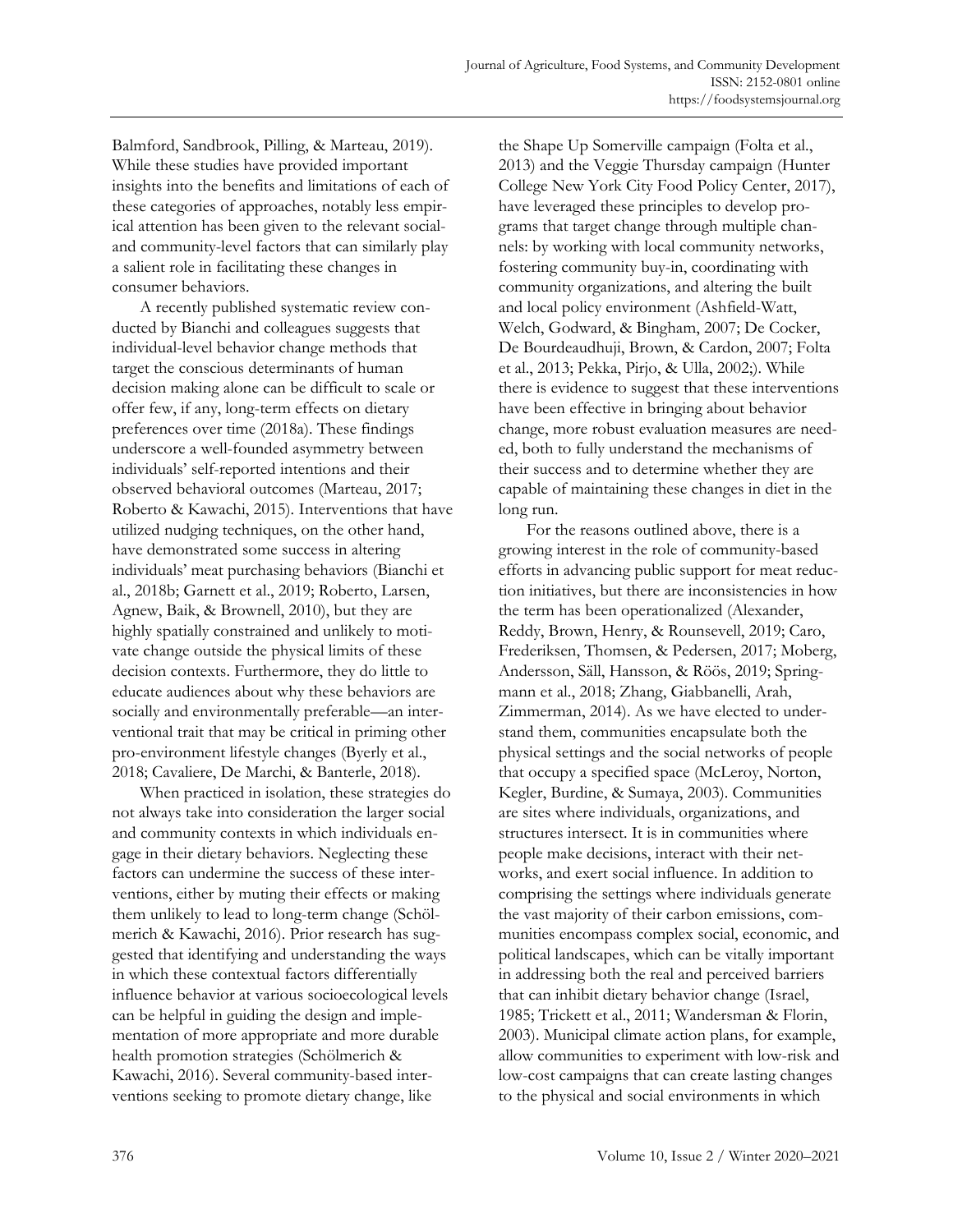people live and eat. Community-based interventions can be effective in this domain because they exert influence on three fronts (1) by prompting individual agents to make more sustainable food choices (i.e., at the individual level), (2) by engaging stakeholders and encouraging organizations to lend supportive action (i.e., at the social and community level), and (3) by altering the choice architecture of the environment in ways that make certain food choices more accessible and automatic (i.e., at the societal or structural level) (Rose, 2018; Wandersman & Florin, 2003). In this article, we define community-based interventions as those that work across multiple levels within a given setting by

### Figure 2. Google Satellite Image Depicting Bedford and its Relative Proximity to New York City



fostering and engaging existing relationships, networks, resources, and structures to improve people's health and well-being (McLeroy et al., 2003). Below, we provide an overview of a communitybased intervention that worked at multiple levels to reduce meat consumption in the town of Bedford, New York: the *Bedford 2020 Meatless Monday Campaign*.

*The Bedford 2020 Meatless Monday Campaign* Bedford 2020 is a  $501(c)(3)$  organization headquartered in Bedford, New York (see Figure 2). It was formed in 2010 with the mission of lowering municipal greenhouse gas emissions by 20% before the

year 2020. It was later tasked with fulfilling the sustainability goals outlined by the town's Climate Action plan. The organization includes a total of nine task forces collectively responsible for implementing community programs that address mitigation targets across a number of environmental domains. Earlier programs undertaken by the coalition included campaigns that sought to reduce residential energy use, increase municipal recycling efficiency, preserve local land and water resources, and strengthen the regional food system by supporting local agricultural producers. In March 2017, the coalition hosted a food forum focusing on the importance of meat reduction as a strategy for climate change mitigation. The town then held an environmental summit a year later in collaboration with Meatless Monday<sup>1</sup> and the Johns Hopkins Center for a Livable Future to educate residents about contemporary climate issues and to begin assembling a constituency of local advocates to lead and organize a new sustainability initiative focused on reducing the community's meat consumption. As a result of this summit, the coalition launched the *Bedford 2020 Meatless Monday Campaign* (hereafter, the *Campaign*), a meat reduction campaign advocating for a one-day weekly abstention from meat to raise awareness about the environmental and climate-related consequences associated with both individual- and community-level food choices.

<sup>1</sup> Meatless Monday is a nonprofit public health initiative with the goal of reducing meat consumption by 15%.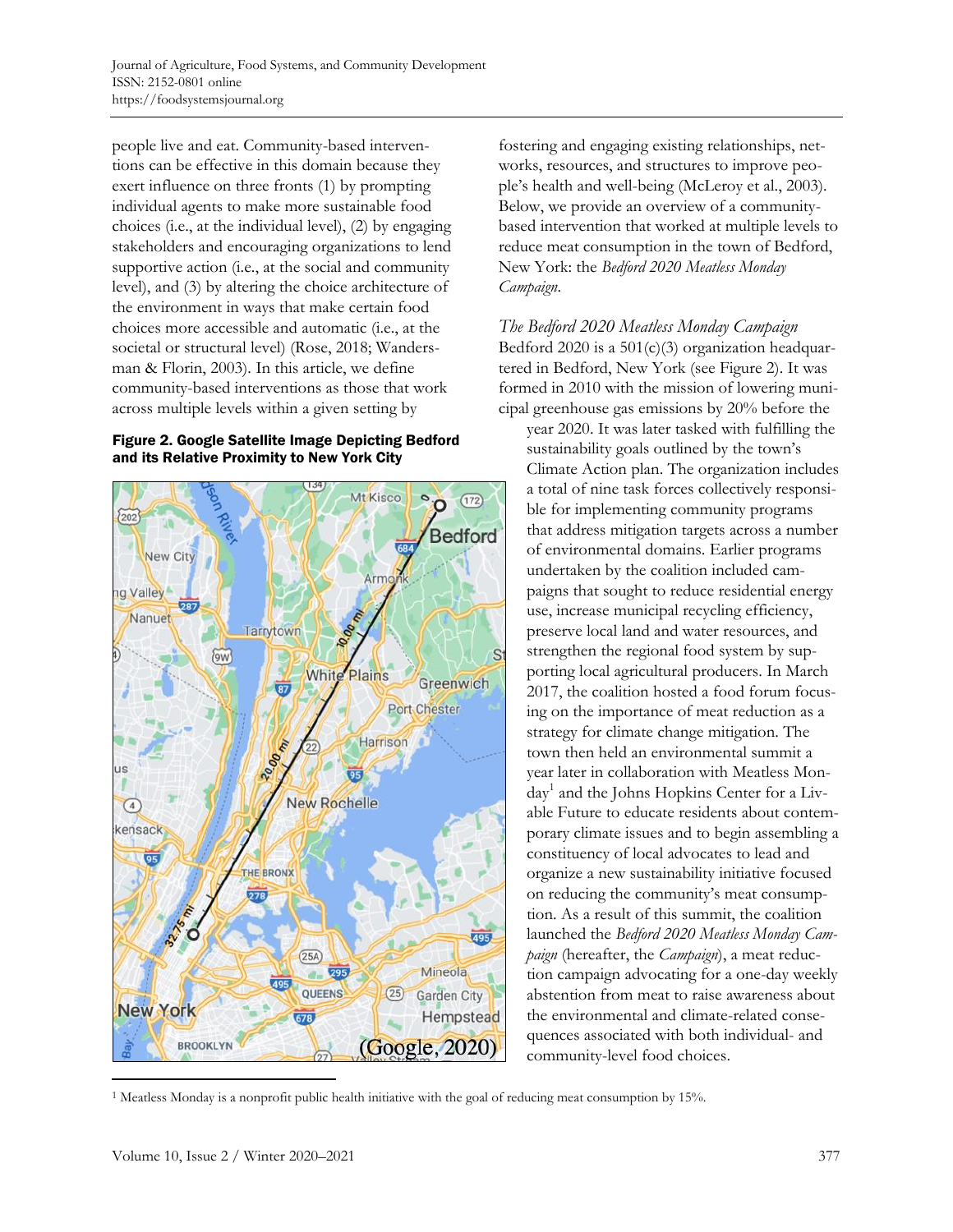The *Campaign* recruited households to join the challenge for a total of 12 weeks. During this time, the messaging strategy focused primarily on educating audiences about the health-promoting and carbon-saving qualities associated with more plantforward diets, as well as the benefits posed for animal welfare and the environment. By working with a team of volunteers to solicit the support of local businesses, media outlets, and government organizations, the *Campaign* was able to engage community stakeholders across a diverse set of professional and personal networks within Bedford, allowing its reach to extend beyond the households who initially signed onto the pledge. As demonstrated in Table 1, these stakeholders within

the community were responsible for managing different components of the initiative.

The *Campaign* utilized several different strategies to promote dietary behavior change among the pledged participants and the broader Bedford community. Priming, for instance, was an important component of the *Campaign* that helped generate preliminary interest in the initiative by leveraging the momentum of the sustainability programs that had been previously implemented within the community (Papies, 2016; Roberto & Kawachi, 2015). Because residents had already been oriented to these environmental issues prior to the start of the *Campaign*, this approach was used to target individual-level factors by capitalizing on the

| <b>Partnership Category</b>   | <b>Description of Involvement</b>                                                                                                                                                                                                                                                                                                                                                                                                                                          |  |  |  |
|-------------------------------|----------------------------------------------------------------------------------------------------------------------------------------------------------------------------------------------------------------------------------------------------------------------------------------------------------------------------------------------------------------------------------------------------------------------------------------------------------------------------|--|--|--|
| <b>Volunteers</b>             | A team of 25 volunteers helped design and implement the Bedford 2020 outreach<br>strategy. They invited community members to take the pledge and took promotional<br>flyers to local restaurants to sign them on as partners. Volunteers also tabled at local<br>events, including the Climate Action Summit, and contributed content to social media<br>and weekly newsletters.                                                                                           |  |  |  |
| <b>Restaurants</b>            | All 26 of the restaurant partners had already offered vegetarian options in their eateries,<br>but some agreed to incorporate additional fare on Mondays to highlight the partnership<br>between Meatless Mondays and Bedford 2020. Bedford 2020 presented restaurant<br>managers with graphics and captions for social media posts, which provided them with<br>marketing assets they could distribute through their channels.                                            |  |  |  |
| <b>Businesses</b>             | For most businesses, the more interesting aspects of the campaign were the cross-<br>promotional opportunities it generated and the marketing assets it provided them with.<br>Businesses hung up posters, gave out brochures, and posted assets related to the<br>campaign on their social media channels. Concurrently, Bedford 2020 shared these<br>posts, promoted participating businesses, and posted recipes provided by local chefs<br>and wellness experts.       |  |  |  |
| <b>Town library</b>           | The town library set up a display of vegetarian and plant-based cookbooks, posted<br>information about the campaign on social media, displayed flyers, and hosted a movie<br>night featuring Wasted: A Food Waste Story, which was followed by a panel discussion<br>that invited chefs, farmers, and restaurant owners to talk about the nexus between food<br>and climate. Bedford 2020 volunteers tabled to promote Meatless Monday both before<br>and after the event. |  |  |  |
| The local hospital            | The local hospital invited Bedford 2020 representatives to attend their Wellness<br>Committee and Employee Congress meetings to share information about the campaign<br>in their cafeterias and to encourage employees to take the pledge and participate.                                                                                                                                                                                                                 |  |  |  |
| Schools and houses of worship | Local schools and houses of worship put up flyers promoting plant-based eating.                                                                                                                                                                                                                                                                                                                                                                                            |  |  |  |
| Food pantry                   | The local food pantry worked with Bedford 2020 to translate a Meatless Monday flyer<br>and brochure into Spanish and promoted the campaign to its clients.                                                                                                                                                                                                                                                                                                                 |  |  |  |
| <b>Town board</b>             | Bedford 2020 approached the Town Board and successfully convinced them to pass a<br>resolution supporting the Meatless Monday campaign as an important effort among<br>willing participants to reduce greenhouse gas emissions. All of the members of the Town<br>Board also took the pledge. The story was run in local press outlets, which helped the<br>Campaign gain exposure.                                                                                        |  |  |  |

Table 1. Partners involved in the Bedford 2020 Meatless Monday campaign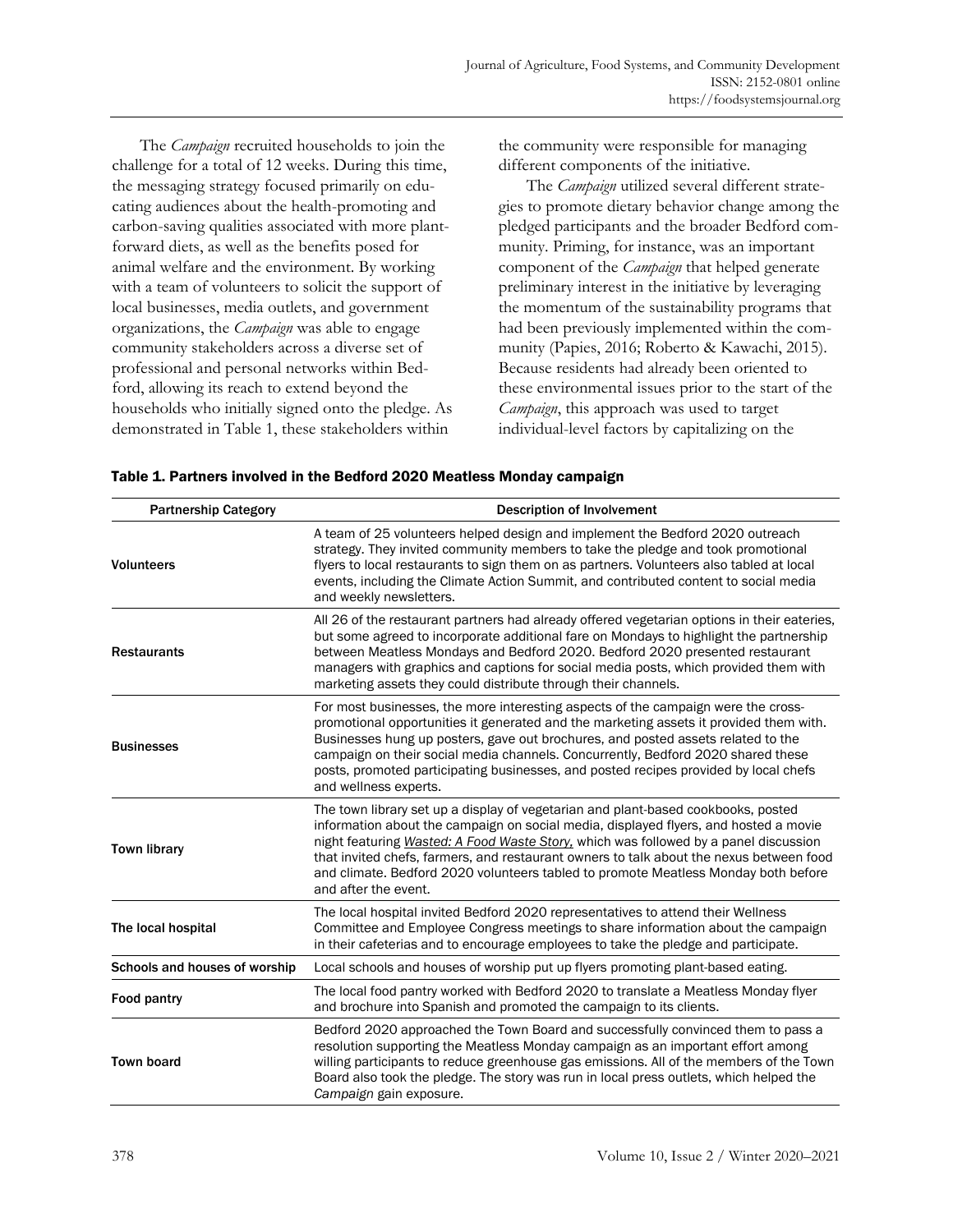community's past efforts to align the behaviors of the town's members with its Climate Action plan.

Bedford 2020's communication strategy also targeted community-level factors by leveraging the social influence of various stakeholders within the town (Farrow, Grolleau, & Ibanez, 2017; Wallen & Romulo, 2017). The *Campaign* collected photos, recipes, and feedback from pledged participants and shared those materials with the broader community through social media, physical postings, newsletters, and the local press. By posting assets that were developed by local chefs and demonstrating that restaurants and other organizations within the community were participating in the initiative, Bedford 2020 sought to challenge the norms around meat reduction through strategic efforts to highlight the level of support and favor the *Campaign* had gained within the community.

Bedford 2020 also used a collective impact model to demonstrate how individual lifestyle changes could meaningfully contribute to global climate and environmental action (Farrow et al., 2017). The *Campaign* actively championed the community members who had taken the pledge and reported their progress to the larger community, both to instill social accountability in the participants and to motivate others to adopt similar behaviors. After the *Campaign*, Bedford 2020 disseminated a series of projected climate impacts to signal how small commitments, when taken together, can create meaningful impacts. For example, the campaign staff deduced the estimated carbon savings from the challenge by adding the number of individuals that participated and concluded that the town's collective carbon footprint as a result of this initiative was reduced by 22,894 kg CO2eq. The *Campaign* team subsequently provided a number of equivalencies to better illustrate the magnitude of these savings in more accessible terms, stating that this effort was akin to driving 56,113 fewer miles, using no electricity in nearly 3.5 homes for 1 year, or recycling 8 tons of waste.

### *Objectives*

The *Campaign,* a community-based intervention, worked at the individual, social, and community levels to remove social and physical barriers to dietary behavior change in Bedford, New York.

This case study presents quantitative evidence from an independent evaluation of changes in participants' knowledge, attitudes, beliefs, and food choices over time as a result of the *Campaign.* We highlight the potential mechanisms through which participatory engagement in community-based interventions can aid in the promotion of dietary behavior change.

# **Methods**

### *Setting*

The town of Bedford, located in the northeastern region of New York State's Westchester County (Google, n.d.) (see Figure 2), is home to 17,755 residents and an estimated 5,792 households (U.S. Census Bureau, 2018). Among Bedford residents, 81.6% identify as White, with 58.5% of individual aged 25 and older having earned at least a bachelor's degree—27.6% higher than the national average (U.S. Census Bureau, 2018). The median household income among Bedford residents is more than double the national average for the 2013-2017 period at US\$121,797 (U.S. Census Bureau, 2018).

# *Study Design*

In order to more fully understand the individual, social, and community impacts of the 12-week campaign, the research team conducted an independent evaluation to examine the extent to which the effort was successful in initiating and maintaining dietary change. This was accomplished through a series of quantitative surveys administered three times over a nine-month period. The surveys were administered to track quantitative changes in participants' attitudes and beliefs around meat reduction and gauge the frequency at which households participating in the *Campaign* consumed meat.

The first survey was administered prior to the start of the campaign to gather a baseline assessment of pledgers' initial attitudes and behaviors. There were two subsequent post-intervention follow-up surveys: one that was administered immediately after the campaign's conclusion (12 weeks) and another that was administered six months later to assess whether these behavior changes persisted in the medium term. The surveys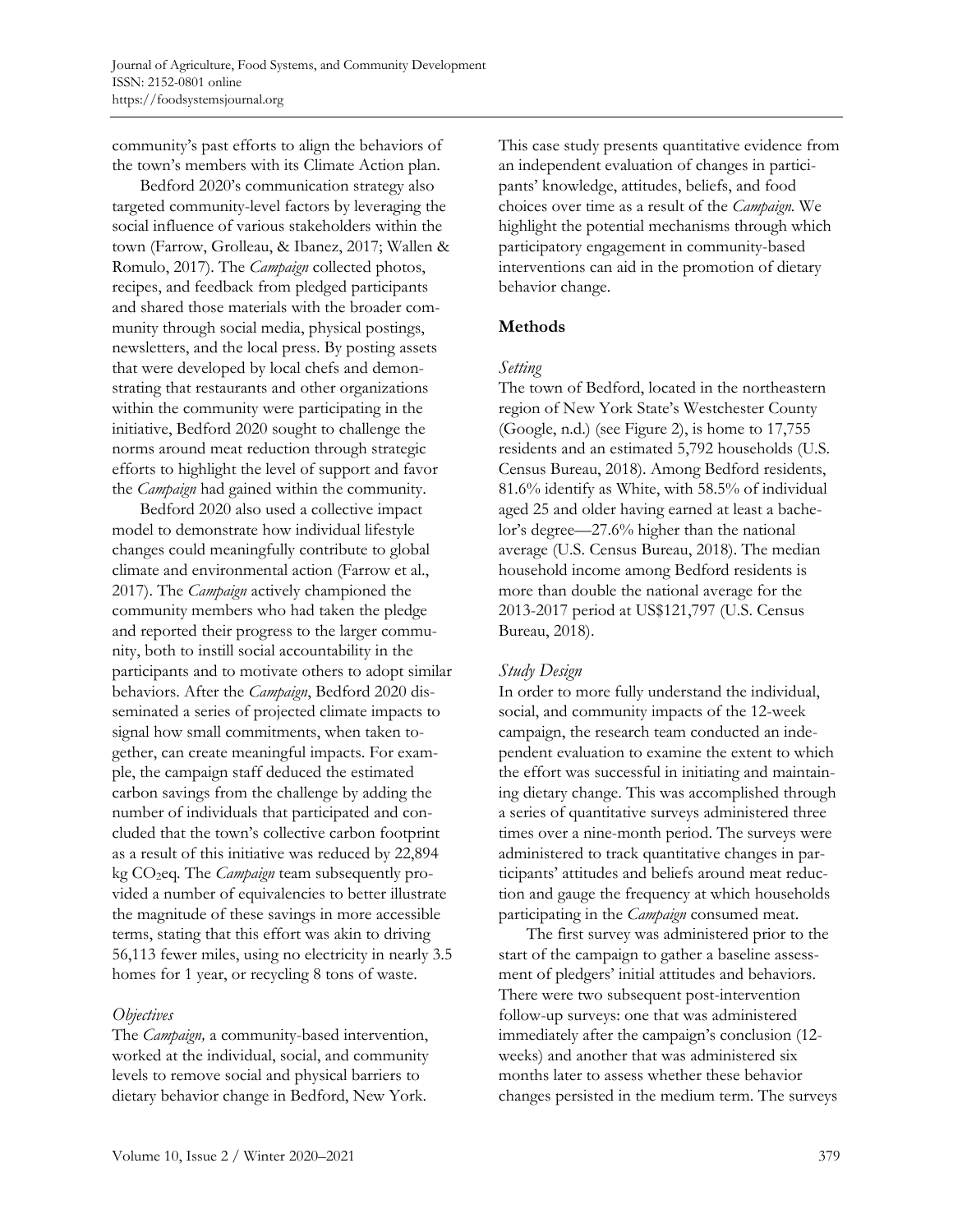were collected anonymously using a link to a Qualtrics platform sent via email. Because some researchers have found the effects of meat reduction campaigns to diminish over time (Amiot, El Hajj Boutros, Sukhanova, & Karelis, 2018), the nine-month span of the study allowed the research team to investigate how these reported shifts in knowledge, attitudes, and dietary patterns evolved after the resources available during the *Campaign* became less visible.

In order to obtain a more detailed account of individuals' experiences and gain further insight into the campaign's effects on the community, follow-up phone interviews were conducted with five key informants who were identified and recommended by the Bedford 2020 Leadership team. The participants' affiliations with the *Campaign* were as follows: one Bedford 2020 board member, two mothers, one chef, and one restaurant owner. Each of these individuals was interviewed by a student research assistant using a semistructured interview guide. A summary of these qualitative findings, which elaborate on the findings presented here, can be found in Appendix A.

# *Recruitment Strategy*

# *Household pledges*

In January and February 2018, trained community volunteers recruited households to sign the Bedford 2020 Meatless Monday pledge at in-person community forums and local businesses. Representatives from 320 households signed the pledge and provided their email addresses. They were asked to complete a baseline survey about their knowledge of Meatless Monday, any past efforts they have taken to reduce their meat consumption, and basic socio-demographic information. The follow-up surveys were sent to a representative from each household that signed the pledge. Surveys collected information about changes in knowledge, attitudes, and dietary practices that they experienced as a result of their participation in the Meatless Monday challenge. For the 12-week follow-up survey, households that had not completed the baseline survey were also given the option of completing four questions that addressed their baseline knowledge of Meatless Monday.

### *Study population*

Survey responses collected from participants aged 17 years or younger were screened from our analysis, as were the forms submitted by respondents who exited out of the survey prematurely. There were a total of 468 responses across the three surveys, with 171 responses at baseline, 145 at 12 weeks, and 152 at the six-month follow-up. Because the survey was anonymous, we were unable to determine which of the three surveys households had completed and, thus, their responses were not paired for our analysis.

# *Data analysis*

Descriptive analyses were performed to assess the extent to which community members' knowledge, attitudes, and behaviors around meat consumption changed at different points over the 9-month period. Furthermore, sociodemographic information was used to identify differences between each of the three cohorts and assess whether they were representative of the larger sample population. This information was also compared to census tract data to assess the extent to which our sample was representative of the larger Bedford population. Statistical significance was assessed using Stata version 14 (StataCorp LP, College Station, Texas) and Microsoft Excel 2016. More specifically, chi-square tests were run with an alpha level of 0.05 and 0.01 to determine the instances where there were significant between- and within-group differences in respondents' knowledge, attitudes, and behaviors across the three timepoints.

# **Results**

*Socio-Demographic Characteristics of Participants* Table 2 outlines the sociodemographic characteristics of participants at each round of data collection. Survey respondents at the three timepoints were similar in their age and their self-reported racial and ethnic composition, with the majority of participants being between 35-54 years old and Caucasian. Across all three surveys, significantly more individuals identified themselves as female as compared to male. The racial and ethnic composition was similar across timepoints. There were no significant differences in educational attainment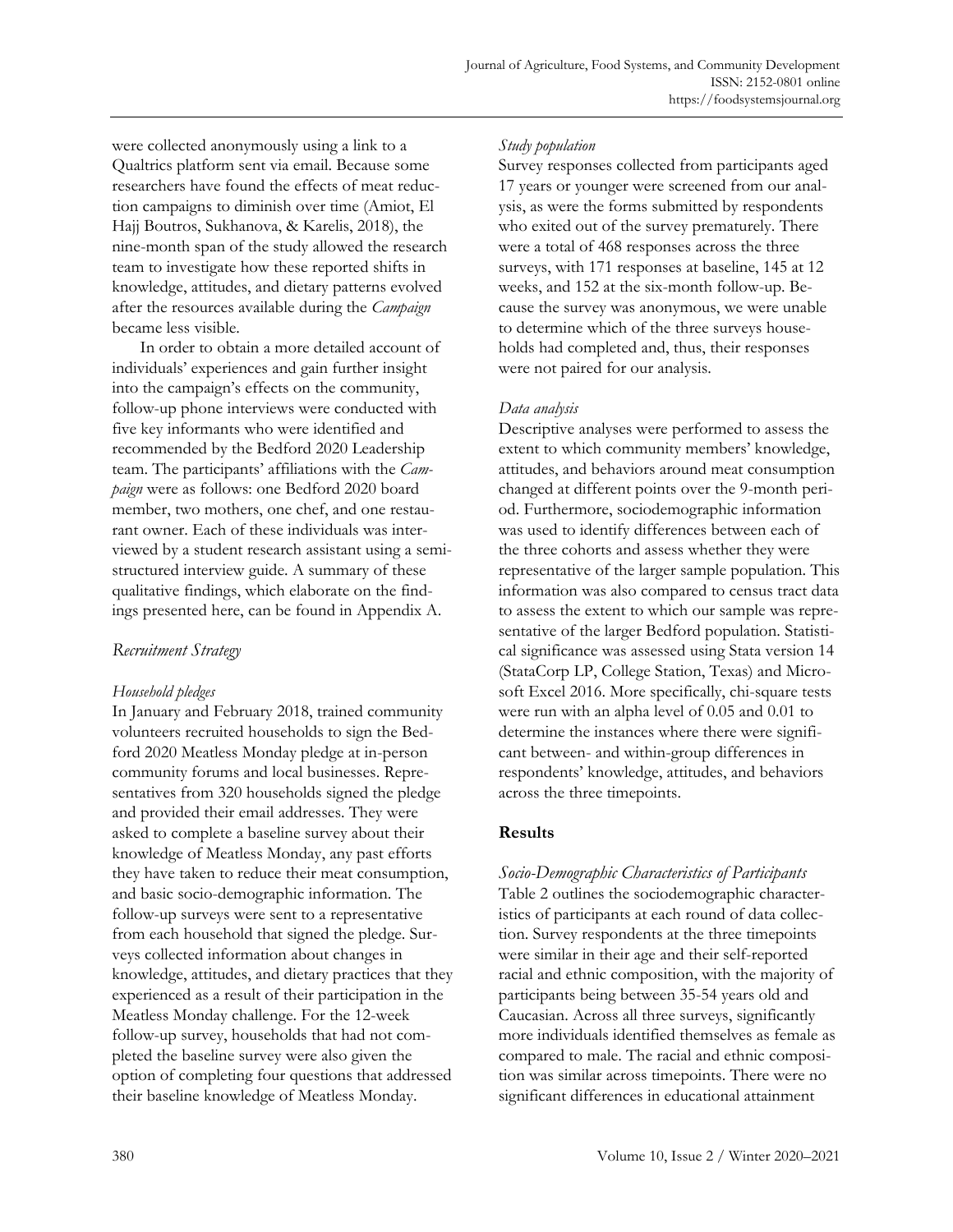across the three samples. Most survey respondents across the three time points were highly educated, with most holding either a bachelor's degree from

a traditional four-year college or a more advanced degree. The majority of the respondents at all three points of data collection had an income level above

|                                                    | <b>Baseline</b> | 12 weeks           | 6 months  | <b>Bedford population</b> |
|----------------------------------------------------|-----------------|--------------------|-----------|---------------------------|
| Socio-demographic characteristic                   | $(n=171)$       | $(n=145)$          | $(n=152)$ | $(n=17,955)$              |
| Age                                                |                 |                    |           |                           |
| $20 - 24$                                          | 2(1%)           | 1(1%)              | $0(0\%)$  | 994 (6%)                  |
| $25 - 34$                                          | 6(4%)           | 1(1%)              | 1(1%)     | 1,982 (11%)               |
| $35 - 44$                                          | 25 (15%)        | 12 (8%)            | 10 (7%)   | 2,478 (14%)               |
| $45 - 54$                                          | 51 (30%)        | 46 (32%)           | 31 (20%)  | 2,975 (17%)               |
| 55–64                                              | 53 (31%)        | 48 (33%)           | 63 (41%)  | 2,217 (12%)               |
| $65+$                                              | 32 (19%)        | 36 (25%)           | 42 (28%)  | 2,517 (14%)               |
| Prefer not to say                                  | 2(1%)           | 1(1%)              | 2(1%)     |                           |
| Gender                                             |                 |                    |           |                           |
| Male                                               | 14 (8%)         | 23 (16%)           | 32 (21%)  | 8,341 (47%)               |
| Female                                             | 157 (92%)       | 120 (83%)          | 117 (77%) | 9,614 (54%)               |
| Race and ethnicity                                 |                 |                    |           |                           |
| American Indian or Alaska Native                   | $0(0.0\%)$      | 2(1%)              | 1(1%)     | 31 (0%)                   |
| Asian                                              | 2(1%)           | $0(0\%)$           | $0(0\%)$  | 567 (3%)                  |
| Black/African American                             | 4(2%)           | $0(0\%)$           | 2(1%)     | 744 (4%)                  |
|                                                    |                 |                    |           |                           |
| Native Hawaiian or Pacific Islander                | 1(1%)           | 2(1%)<br>130 (90%) | $0(0\%)$  | $0(0\%)$                  |
| White/Caucasian                                    | 146 (85%)       |                    | 135 (89%) | 14,659 (82%)              |
| Other                                              | 4(2%)<br>8(5%)  | 1(0%)              | 2(1%)     | 1,582 (9%)                |
| Prefer not to say                                  |                 | 11 (8%)            | 7(5%)     |                           |
| <b>Education level</b><br>High school graduate/GED | 3(2%)           | 1(1%)              | 2(1%)     | 2,195 (12%)               |
|                                                    |                 |                    |           |                           |
| Some college/trade school                          | 5(3%)           | 7 (5%)             | 6(4%)     | 2,326 (13%)               |
| Associate (two-year) degree                        | 9(5%)           | 3(6%)              | 4 (32.6%) |                           |
| Four-year college degree                           | 64 (37%)        | 67 (46%)           | 55 (36%)  | 7,478 (42%)               |
| Graduate school degree or higher                   | 92 (54%)        | 67 (46%)           | 84 (55%)  |                           |
| Occupation                                         |                 |                    |           |                           |
| Primary (farming, fishing, mining, etc.)           | 1(1%)           | 1(1%)              | 1(1%)     | 22 (0%)                   |
| Selling, distribution and retailing                | 8(5%)           | 7(5%)              | 6(4%)     | 850 (5%)                  |
| Finance and banking                                | 6(4%)           | 4 (3%)             | 6(4%)     | 742 (4%)                  |
| Other service industries                           | 14 (8%)         | 17 (12%)           | 19 (13%)  | 4,531 (25%)               |
| Civil Service and local government                 | 8(5%)           | 5(4%)              | 10 (7%)   | 233 (1%)                  |
| Professions in private practice                    | 19 (11%)        | 19 (13.1%)         | 17 (11%)  |                           |
| Education                                          | 37 (22%)        | 23 (15.9%)         | 28 (18%)  | 919 (5%)                  |
| Other                                              | 78 (46%)        | 67 (46%)           | 60 (40%)  |                           |
| Income (USD\$)                                     |                 |                    |           |                           |
| ≤\$24,999                                          | 3(2%)           | 1(1%)              | 1(1%)     | 539 (9%)                  |
| \$25,000-\$49,999                                  | 7(4%)           | 2(1%)              | 2(1%)     | 838 (15%)                 |
| \$50,000-\$99,999                                  | 23 (14%)        | 15 (10%)           | 13 (9%)   | 1,062 (18%)               |
| \$100,000-\$149,999                                | 15 (9%)         | 15 (10%)           | 20 (13%)  | 833 (14%)                 |
| \$150,000-\$199,999                                | 19 (11%)        | 16 (11%)           | 20 (13%)  | 619 (11%)                 |
| ≥\$200,000                                         | 53 (31%)        | 50 (34 %)          | 41 (27%)  | 1,901 (33%)               |
| Not sure                                           | 3(2%)           | 2(1%)              | 4 (3%)    |                           |
| Prefer not to answer                               | 47 (28%)        | 43 (30%)           | 47 (31%)  |                           |
| Marital status and household structure             |                 |                    |           |                           |
| Single, never married                              | 14 (8 %)        | 8(6%)              | 6(4%)     | 4,367 (24%)               |
| Married                                            | 129 (75%)       | 112 (77%)          | 115 (76%) | 8,309 (46%)               |
| Separated or divorced                              | 15 (9%)         | 8(6%)              | 15 (10%)  | 1,216 (7%)                |
| Widowed                                            | 7(4%)           | 9(6%)              | 7 (5%)    | 603 (3%)                  |
| Living with partner                                | 2(1%)           | 1(1%)              | 2(1%)     | 172 (1%)                  |
| Prefer not to say                                  | 3(2%)           | 5(4%)              | 3(2%)     |                           |
| Children $\leq$ 18 years                           | 72 (42%)        | 48 (33%)           | 48 (32%)  | 2,180 (38%)               |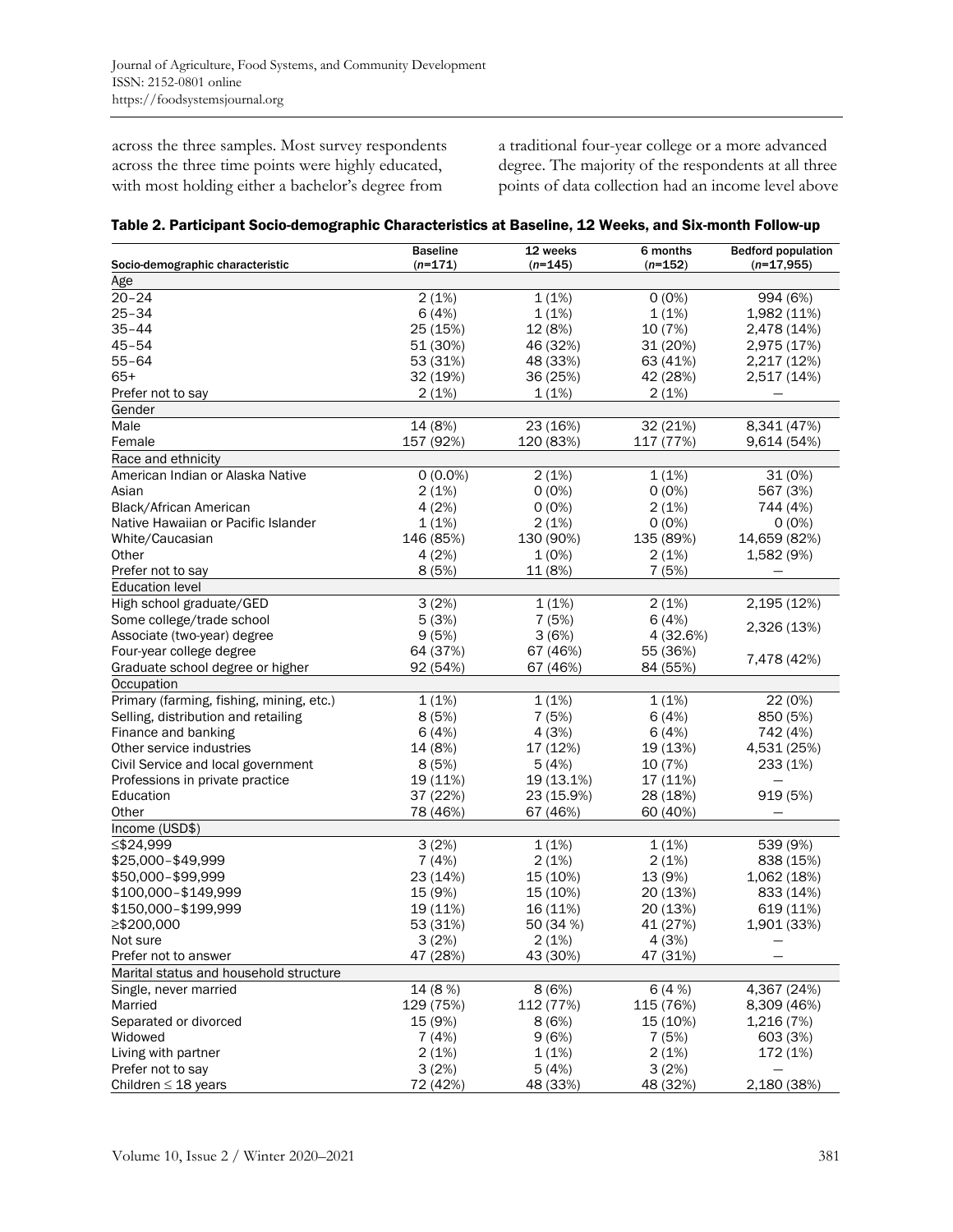US\$150,000 ( $p<0.01$ ), which was also true of the samples of participants who participated in the 12 week  $(p<0.01)$  and the six-month follow-up surveys (p<0.01). Across all three samples, the majority of respondents reported that they were married  $(p<0.01)$ , with roughly a third indicating that they had at least one child that was 18 years of age or younger (see Table 2).

# *Behavioral Surveillance*

# *Individual attitudes, motivations, and intentions to reduce meat consumption*

At all three time points, participants identified why they had wanted to take steps to reduce their meat consumption. At baseline, the largest proportion of participants cited wanting to eat healthier as a key motivator for changing their dietary habits (89%). Other notable reasons included a desire to reduce greenhouse gas emissions (68%), general concern about the environment (68%), enjoyment of

meatless dishes (63%), concern over animal welfare (54%), and wanting to limit fuel dependence (40%), minimize water usage (39%), and save money (17%) (see Figure 3).

Across all time points, participants most frequently listed personal health as a motivation for taking steps to actively reduce their meat consumption. However, there was a significant reduction in the proportion of respondents who cited health reasons as a motivation for reducing their consumption of meat, both from baseline to 12 weeks (*p*<0.01) and from baseline to six months post  $(p<0.01)$ . At the same time, there were significant increases in the proportion of individuals who reported reducing their intake for the purposes of saving energy and limiting fuel dependence at 12 weeks ( $p$ <0.05) and six months post ( $p$ <0.01) (see Figure 3).

At both points of follow-up, the majority of respondents suggested that their participation in the campaign had made them more aware of the



### Figure 3. Meat Reduction Rationales at Baseline, 12 Weeks, and Six-Month Follow Up

\* denotes a significant difference (*p*<0.05) between baseline and 12 weeks; \*\*\* denotes a significant difference (*p*<0.05) between 12 weeks and 6 months; *#* denotes a significant difference (*p* <0.01) between baseline and 12 weeks; ## denotes a significant difference (*p* <0.01) between baseline and 6 months (*p* <0.01)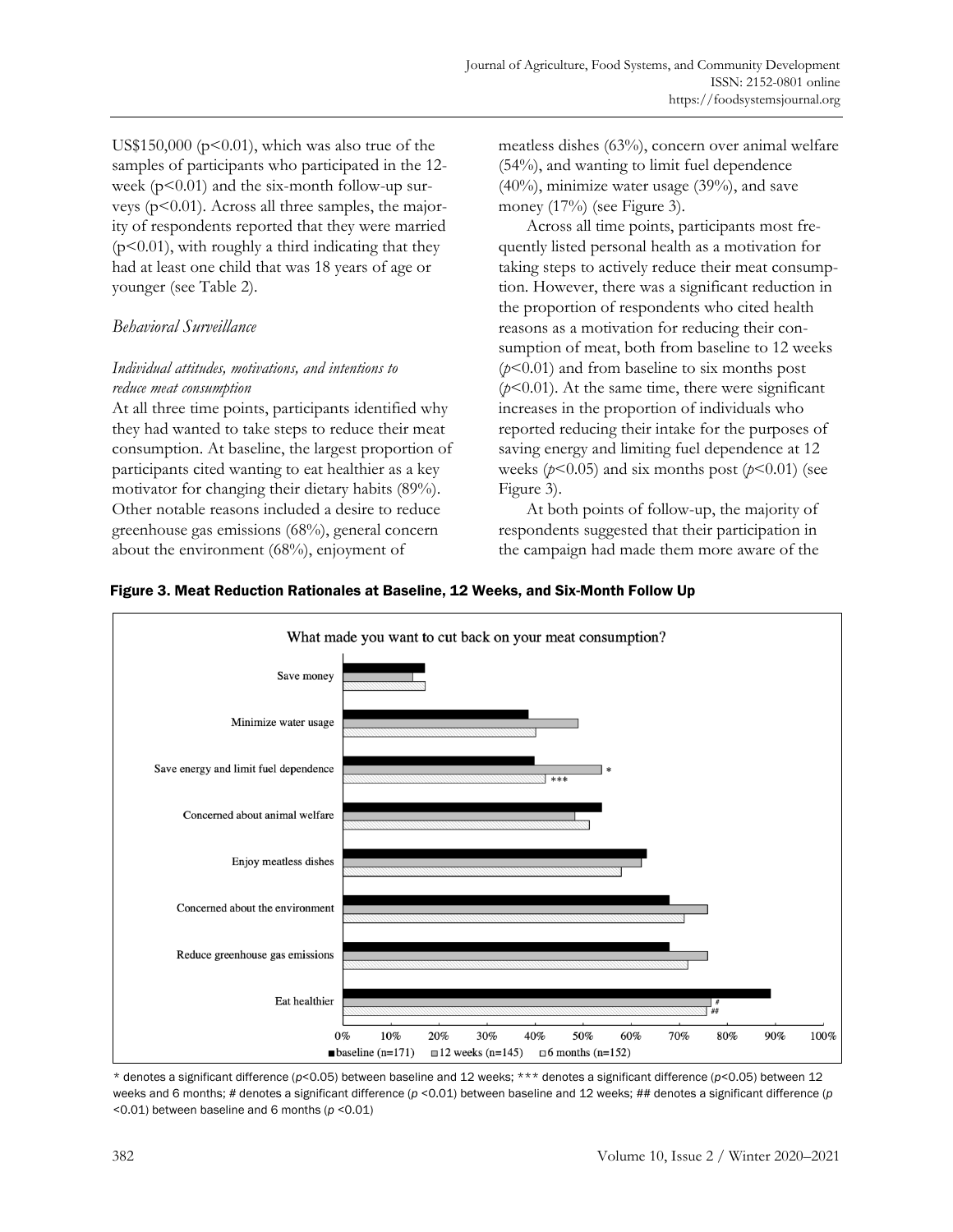| Question                                                                                                            | Response                                      | 12 weeks<br>$(n=145)$ | 6 months<br>$(n=142)$ |
|---------------------------------------------------------------------------------------------------------------------|-----------------------------------------------|-----------------------|-----------------------|
|                                                                                                                     | The environmental effects of meat consumption | 86%                   | 66%                   |
|                                                                                                                     | Your family's meat consumption                | 85%                   | 70%                   |
| Did signing the Meatless Monday pledge<br>change the way you think about:                                           | Your own meat consumption                     | 83%                   | 66%                   |
|                                                                                                                     | Meal planning and food shopping               | 76%                   | 58%                   |
|                                                                                                                     | How animals are raised for consumption        | 68%                   | 49%                   |
|                                                                                                                     | Meat's impact on health                       | 66%                   | 49%                   |
|                                                                                                                     | Eating in restaurants                         | 37%                   | 32%                   |
| In your experience, what have been the<br>most positive outcomes for you by going<br>meatless at least once a week? | Feeling good about helping the environment    | 77%                   | 66%                   |
|                                                                                                                     | Feeling healthier                             | 36%                   | 39%                   |
|                                                                                                                     | Learning that I like meatless dishes          | 19%                   | 21%                   |
|                                                                                                                     | Saving money                                  | 12%                   | 15%                   |
|                                                                                                                     | Losing weight                                 | 10%                   | 15%                   |
|                                                                                                                     | Feeling less hungry                           | 5%                    | 5%                    |
| Do you plan to continue reducing your                                                                               | Yes, it is likely                             | 97%                   | 90%                   |
| meat consumption at least once a week<br>going forward?                                                             | No. it is unlikely                            | 3%                    | 7%                    |

### Table 3. Attitudes, Motivations, and Intentions to Reduce Meat Consumption at 12 Weeks and Six- Month Follow Up

social and environmental benefits of reducing meat consumption at the household level. Furthermore, during both follow-up periods, most respondents cited feeling good about the environment as a positive outcome of participating in the campaign, with 77% saying so at 12 weeks and 66% at six months. Importantly, at the 12-week and six-month followup points, most respondents (97 and 90%, respectively) indicated that they were likely going to continue reducing their meat consumption going forward (see Table 3).

For the two points of follow-up, the research team examined respondents' self-efficacy to reduce their meat consumption at least one day a week. On both occasions, the highest proportion of respondents considered the task easy or very easy, with 57% saying so at 12 weeks and 66% saying so at six months post. Coincident with the significant increase in the proportion of participants who reported the task being easy or very easy at 12 weeks and six months post  $(p<0.05)$  were concurrent decreases in the proportions of individuals who described the task as not too difficult or somewhat difficult (p<0.05) (see Figure 4).

#### *Individual meat consumption*

Prior to the start of the Bedford 2020 campaign,

roughly 55% of the 171 participants at baseline had heard of Meatless Monday. Of the 55% that were familiar with the campaign, 47% indicated that they were practicing or had practiced it in the past. More generally, 42% of all participants reported that they were actively trying to cut back on their meat consumption, either through Meatless Monday or some other form of meat reduction, with another 37% reporting that they had tried to reduce their meat consumption previously. The remaining 21% indicated that they either do not eat meat (11%) or they have not reduced their consumption but have considered doing so (7%) (see Table 4).

At all three timepoints, participants were asked about the frequencies at which they consumed meat, with responses ranging from "every day" to "once a month or less" or "I do not eat meat." Among the 171 respondents included in the baseline survey, the largest proportion of participants reported eating meat somewhere between three to five days each week (57%), followed by those who reportedly ate meat roughly one to two days each week (18%)*.* At the two points of follow-up, however, between-group comparisons revealed significant reductions in the proportion of participants who consumed meat three to five days each week,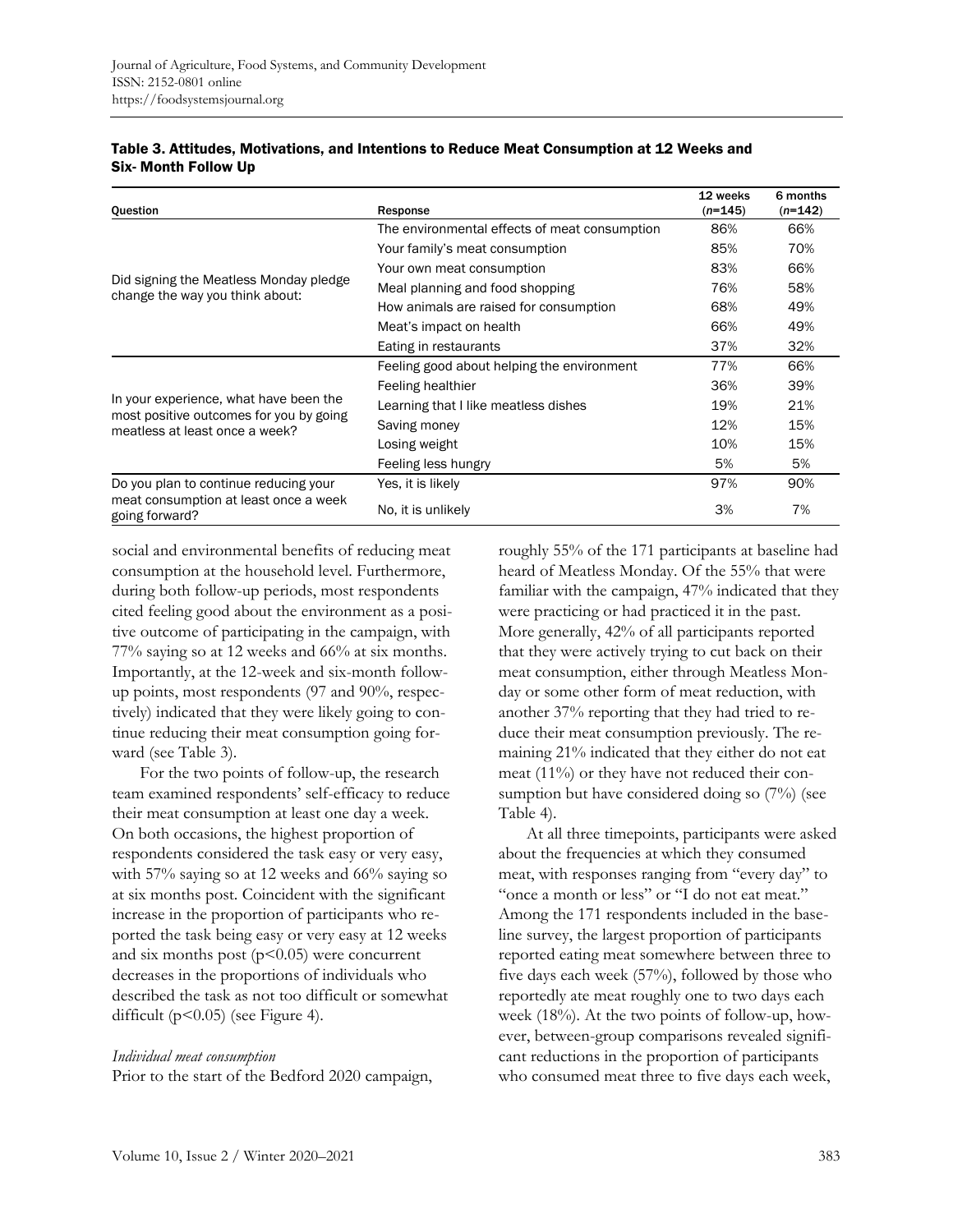



\*\*\* denotes a significant difference (*p*<0.05) between 12 weeks and 6 months post

both from baseline to 12 weeks  $(p<0.01)$  and from 12 weeks to six months post  $(p<0.05)$ . Significant increases in the proportions of participants who consumed meat one to two days each week as well as once a month or less were also observed, both

from baseline to 12 weeks ( $p$ <0.05) and from baseline to six months post  $(p<0.05)$ . No significant changes were observed across the three timepoints in those who ate meat every day, six days each week, or not at all (see Figure 5).

| Question                                                                                                           | Response                                                       | <b>Baseline</b><br>$(n=171)$ | 12 weeks<br>$(n=145)$ | 6 months<br>$(n=152)$ |
|--------------------------------------------------------------------------------------------------------------------|----------------------------------------------------------------|------------------------------|-----------------------|-----------------------|
|                                                                                                                    | Yes, I am actively trying to cut back                          | 42%                          |                       |                       |
| Before signing the Bedford 2020<br>pledge, had you ever tried to cut<br>back on the amount of meat you<br>eat?     | Yes, I have cut back on meat in the past                       | 37%                          |                       |                       |
|                                                                                                                    | No, but I considered cutting back                              | 7%                           |                       |                       |
|                                                                                                                    | No, I have not tried cutting back                              | 3%                           |                       |                       |
|                                                                                                                    | I do not eat meat                                              | 11%                          |                       |                       |
|                                                                                                                    | I've tried more meatless dishes                                |                              | 83%                   | 84%                   |
| How has participating in the<br>Meatless Monday pledge                                                             | I eat more fruits, vegetables, whole grains, bean,<br>and nuts |                              | 63%                   | 55%                   |
| changed your eating habits?                                                                                        | I eat less meat                                                |                              | 41%                   | 48%                   |
|                                                                                                                    | Meatless Monday has not changed my eating habits               |                              | 16%                   | 22%                   |
| Compared to before the Bedford<br>2020 Meatless Monday<br>Campaign, how has the amount<br>of meat you eat changed? | I eat less meat                                                |                              |                       | 56%                   |
|                                                                                                                    | I eat the same amount of meat (including no meat)              |                              |                       | 40%                   |
|                                                                                                                    | I eat more meat                                                |                              |                       | 1%                    |
|                                                                                                                    | Vegetables                                                     |                              | 90%                   | 91%                   |
|                                                                                                                    | Eggs                                                           |                              | 83%                   | 78%                   |
|                                                                                                                    | Grains                                                         |                              | 80%                   | 74%                   |
|                                                                                                                    | Lentils or beans                                               |                              | 79%                   | 71%                   |
| What did you replace meat with?                                                                                    | <b>Nuts</b>                                                    |                              | 73%                   | 72%                   |
|                                                                                                                    | Cheese or other dairy                                          |                              | 71%                   | 69%                   |
|                                                                                                                    | Tofu, seitan, or tempeh                                        |                              | 38%                   | 35%                   |
|                                                                                                                    | Meat-like substitutes                                          |                              | 29%                   | 26%                   |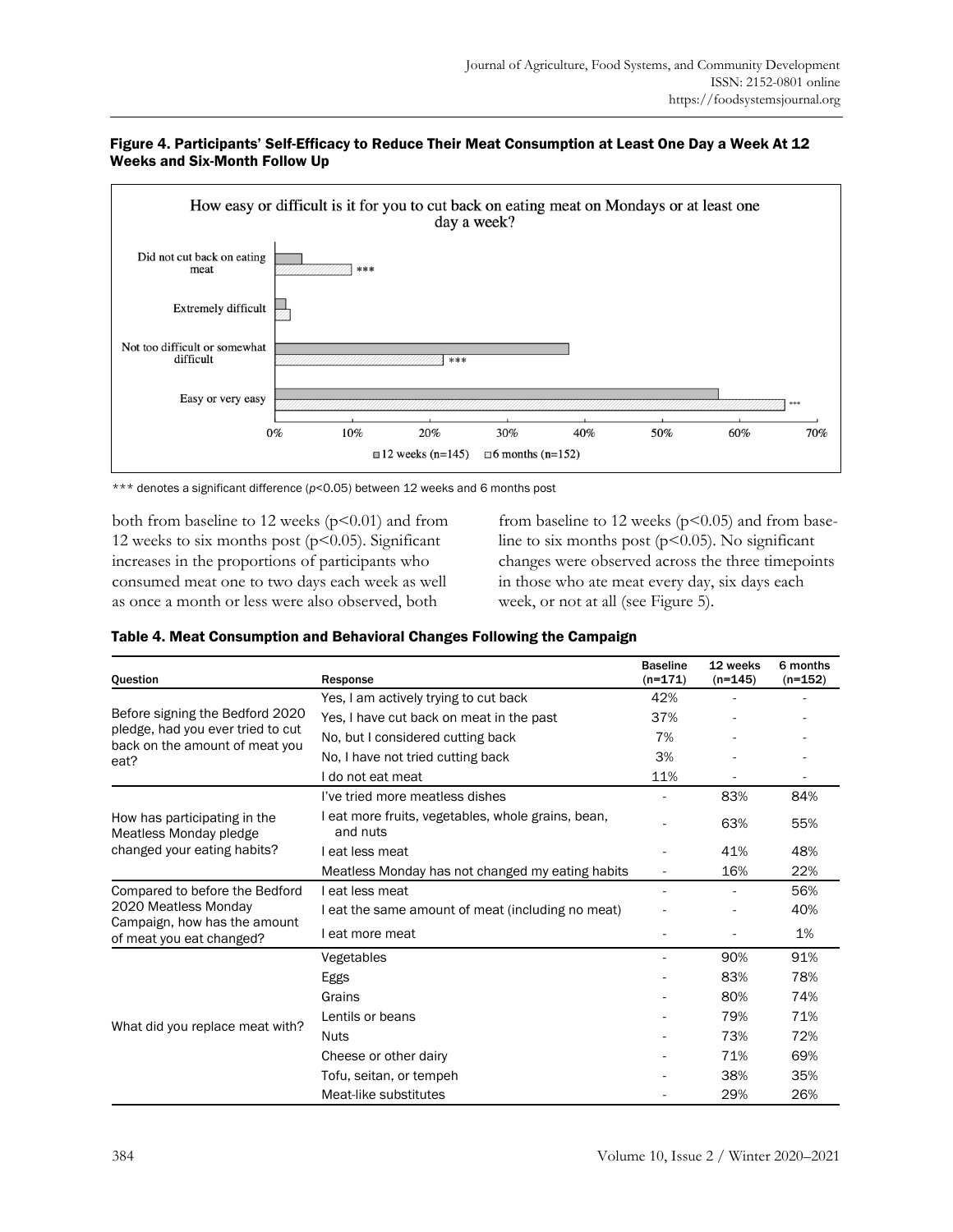

Figure 5. Meat Consumption Frequency at Baseline, 12 Weeks, and Six-Month Follow Up

\* denotes a significant difference (*p*<0.05) between baseline and 12 weeks; \*\* denotes a significant difference (p<0.05) between baseline and 6 months post ( $p$ <0.05); \*\*\* denotes a significant difference ( $p$ <0.05) between 12 weeks and 6 months post; ## denotes a significant difference (*p*<0.01) between baseline and 6 months post (*p*<0.01)

In order to confirm a reduction in meat consumption over time, a question was added in the six-month follow-up asking if the amount of meat the respondent consumed had changed since the beginning of the campaign. Fifty-six percent of respondents said they were eating either a lot or slightly less meat, with just 1% reporting that they ate more meat (see Table 4).

Across the follow-up surveys, respondents reported that the campaign had changed their eating habits mostly by influencing them to try more meatless dishes (84%), eat more fruits, vegetables, whole grains, legumes, and nuts (59%), and eat smaller portions of meat (45%), with only about a fifth reporting that the campaign had not changed their eating habits at all. At both points of followup, respondents indicated that in addition to being significantly more likely to seek out restaurants with more vegetarian menu options ( $p$ <0.05), they were far more likely to select non-meat items from restaurant menus ( $p$ <0.05) (see Table 4).

Meat was most commonly replaced with vegetables  $(91\%)$ , followed by eggs  $(81\%)$ , whole grains (77%), lentils or beans (75%), nuts (73%), and cheese and dairy (70%). Interestingly, tofu, seitan, and tempeh (37%) and imitation meats (28%) were the least likely to be consumed as a replacement for meat (see Table 4).

#### *Social and community influence*

Respondents' decrease in meat consumption corresponded with similar decreases in other household members' meat consumption behaviors. Of the 152 individuals surveyed after the 12-week campaign, the significant majority  $(76\%; p<0.05)$ reported that they had discussed their pledge to Meatless Monday with other members of their community. More specifically, within this same cohort, 59% reported that their participation in Meatless Monday led other family members to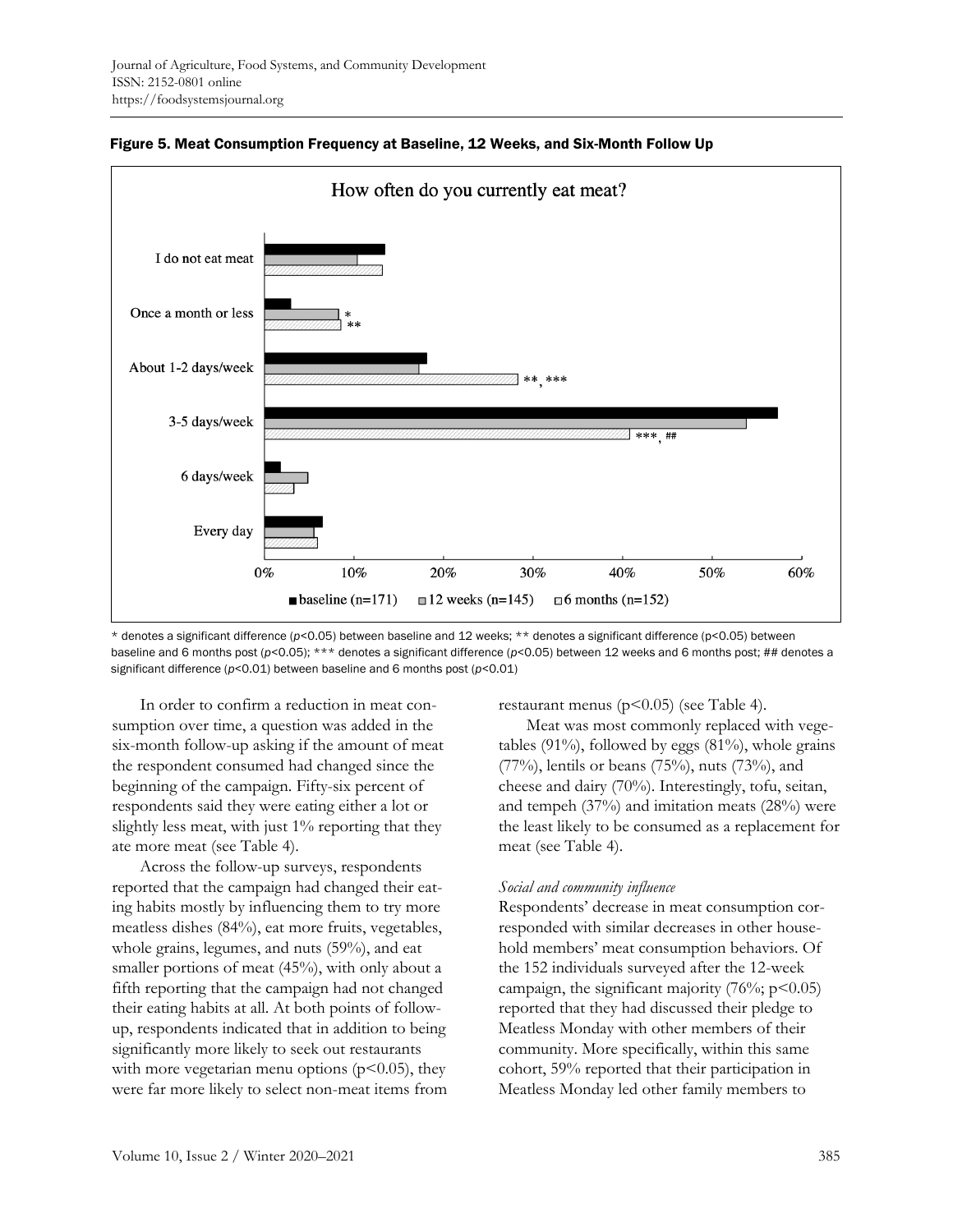commit to eating less meat. A similar pattern emerged at the six-month follow-up. Of the 275 total household members identified by the 152 respondents, 62% were said to eat less meat than before the campaign, with 3% stopping their meat consumption entirely (see Table 5).

Conversely, the most common challenges that respondents experienced while reducing their meat consumption were the preferences of family and friends. This was particularly true six months after participants took part in the pledge (23%), compared to when they were asked at the 12-week follow-up (17%) (see Table 5).

To understand what resources helped facilitate their success in reducing their meat consumption, participants were asked at the 6-month follow-up

| Table 5. Participants' Discussion about the Campaign, Influence on Others' Meat Consumption, and |  |  |
|--------------------------------------------------------------------------------------------------|--|--|
| <b>Barriers to Behavior Change</b>                                                               |  |  |

| Question                                                                                                                                                                                                                      | Response                                                                          | 12 weeks<br>$(n=145)$ | 6 months<br>$(n=142)$ |
|-------------------------------------------------------------------------------------------------------------------------------------------------------------------------------------------------------------------------------|-----------------------------------------------------------------------------------|-----------------------|-----------------------|
| Have you discussed your pledge                                                                                                                                                                                                | Yes                                                                               | 76%                   |                       |
| to Meatless Monday with others?                                                                                                                                                                                               | No                                                                                | 24%                   |                       |
| Has your participation in the<br>campaign led to any family                                                                                                                                                                   | Yes                                                                               | 59%                   |                       |
| eating meat on Mondays or at<br>least once a week?                                                                                                                                                                            | <b>No</b>                                                                         | 41%                   |                       |
|                                                                                                                                                                                                                               | Eats less meat than before                                                        | ÷,                    | 62%                   |
| Bedford 2020 campaign led any                                                                                                                                                                                                 | Eats more meat than before                                                        |                       | 0%                    |
| household members to change                                                                                                                                                                                                   | Eats the same amount of meat                                                      |                       | 25%                   |
|                                                                                                                                                                                                                               | Stopped eating meat altogether                                                    |                       | 3%                    |
|                                                                                                                                                                                                                               | My friends and family prefer meat over meatless meal options                      | 17%                   | 23%                   |
|                                                                                                                                                                                                                               | My family doesn't like how meatless meals taste                                   | 8%                    | 14%                   |
|                                                                                                                                                                                                                               | There were not enough appealing meatless meal choices when<br>dining out          | 11%                   | 11%                   |
|                                                                                                                                                                                                                               | I don't believe I get enough protein without eating meat                          | 12%                   | 9%                    |
|                                                                                                                                                                                                                               | I don't have good recipes for making meatless meals                               | 9%                    | 6%                    |
|                                                                                                                                                                                                                               | I believe a healthy diet includes meat                                            | 9%                    | 5%                    |
|                                                                                                                                                                                                                               | It feels like a meal is not complete without meat                                 | 9%                    | 5%                    |
| members committing to not<br>Has your participation in the<br>the amount of meat they eat?<br>What challenges did you face<br>while trying to reduce your meat<br>consumption one day a week?<br>What resources were helpful? | Meatless meals are not filling                                                    | 8%                    | 5%                    |
|                                                                                                                                                                                                                               | I don't have the knowledge to prepare meatless meals at home                      | 7%                    | 5%                    |
|                                                                                                                                                                                                                               | Friends/family want to eat meat on Monday                                         | 5%                    | 4%                    |
|                                                                                                                                                                                                                               | I couldn't find appealing ready-to-serve meatless meals                           | 5%                    | 3%                    |
|                                                                                                                                                                                                                               | I am not a big vegetable eater                                                    | 3%                    | 3%                    |
|                                                                                                                                                                                                                               | I don't have the cooking skills to prepare meatless meals at<br>home              | 6%                    | 2%                    |
|                                                                                                                                                                                                                               | Meatless meals are boring                                                         | 3%                    | 1%                    |
|                                                                                                                                                                                                                               | I don't like how meatless meals taste                                             | 2%                    | 1%                    |
|                                                                                                                                                                                                                               | Preparing meatless meals is more time consuming than<br>preparing meals with meat | 0%                    | 13%                   |
|                                                                                                                                                                                                                               | Bedford 2020 website                                                              | ä,                    | 28%                   |
|                                                                                                                                                                                                                               | Cookbook                                                                          |                       | 63%                   |
|                                                                                                                                                                                                                               | News, journals, and/or magazines                                                  |                       | 16%                   |
|                                                                                                                                                                                                                               | Recipe and food blogs                                                             |                       | 40%                   |
|                                                                                                                                                                                                                               | Signs, posters, and notices around the community                                  |                       | 1%                    |
|                                                                                                                                                                                                                               | Social media                                                                      |                       | 16%                   |
|                                                                                                                                                                                                                               | Meatless Monday website                                                           |                       | 16%                   |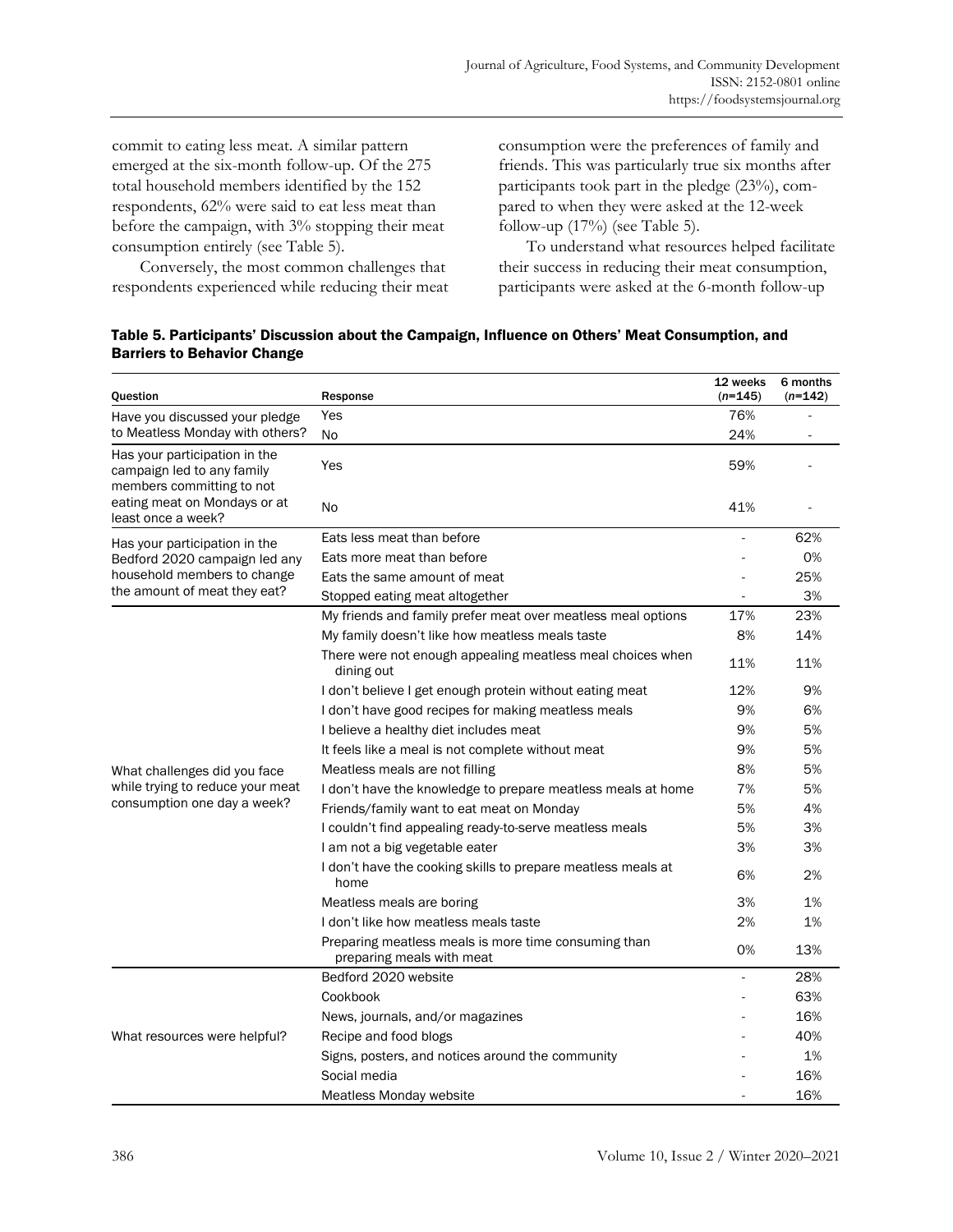where they had gotten resources to aid in their efforts to reduce their meat consumption. The highest proportion cited that they used cookbooks (63%), with many others disclosing that the Bedford 2020 website (28%), as well as other recipe and food blogs (40%) were used (see Table 5).

## **Discussion**

This case study highlights changes in individuals' attitudes, motivations, and intentions; reductions in meat consumption; and empirical evidence in support of the value of social and community factors for the success of the *Campaign* in Bedford, New York.

# *Attitudes, Motivations, and Intentions to Reduce Meat Consumption*

Consistent with earlier studies that have evaluated the influence of ecological considerations on consumers' willingness to adopt more plant-forward diets, participants within our sample reported an increase in the influence of environment- and climate-related factors on their decisions regarding meat consumption over the span of the campaign (de Boer et al., 2017; Stoll-Kleemann & Schmidt, 2016). Interestingly, while health was consistently the most important consideration in community members' decisions to reduce their meat intake over the nine-month period, its relative lead over other competing factors, such as the motivation to reduce greenhouse gases, fell from a 21% difference at baseline to just 4% at the six-month follow up. These findings support the potential effectiveness of community-based interventions that incorporate the co-benefits of meat reduction into their messaging, rather than just health-motivated appeals alone.

# *Reduction in Meat Consumption*

There was a significant reduction in frequency at which meat was consumed. It is noteworthy that this effect did not diminish over time. Over 90% of respondents indicated that they intended to continue reducing their meat consumption at least once a week at the six-month follow up. However, because we did not have a referent group to compare these results against, it is difficult to conclude whether such differences were caused by their

participation in the pledge or other extraneous factors. It is possible, for instance, that influences beyond the scope of our investigation, like the effects of seasonality on the availability of different types of fruits and vegetables, may have contributed to some of the changes observed here.

People who participated in Meatless Monday made changes in how they cooked, how often they ate out at restaurants, and the frequency at which they consumed meat. Consistent with earlier, nationally representative survey data collected by Neff and colleagues (Neff et al., 2018), vegetables and dairy were the two food categories that were most frequently used as substitutes, while imitation meat and tofu products were less popular. Individuals took varying approaches to reducing meat, from reducing the portion size of the meat they ate to substituting meat altogether. Future attempts to replicate this work may therefore wish to prospectively evaluate which approaches community members find most preferable. These findings could inform the design and implementation of resources and assets that can more appropriately support participants in these efforts. Of note, a significant proportion of respondents noted that it was either easy or very easy to reduce meat consumption after participating in the *Campaign*. These findings support the importance of providing skill-building opportunities, as the resulting increase in self-efficacy may play a role in promoting longer-term adherence to meat reduction (Stretcher, McEvoy DeVellis, Becker, & Rosenstock, 1986). Finally, the majority of respondents reported that environmental issues were a strong motivating factor in their decision to continue reducing their meat consumption after the *Campaign*, which provides further evidence for the merits of highlighting the co-benefits associated with meat reduction when designing these types of programs.

# *Social and Community Influence*

Findings presented in this case study supported our assumption that social and community factors can play an important role in initiating and maintaining dietary behavior change. Twelve weeks after the campaign, 76% stated that they talked about the campaign within their family and/or community, and over 59% reported that others in their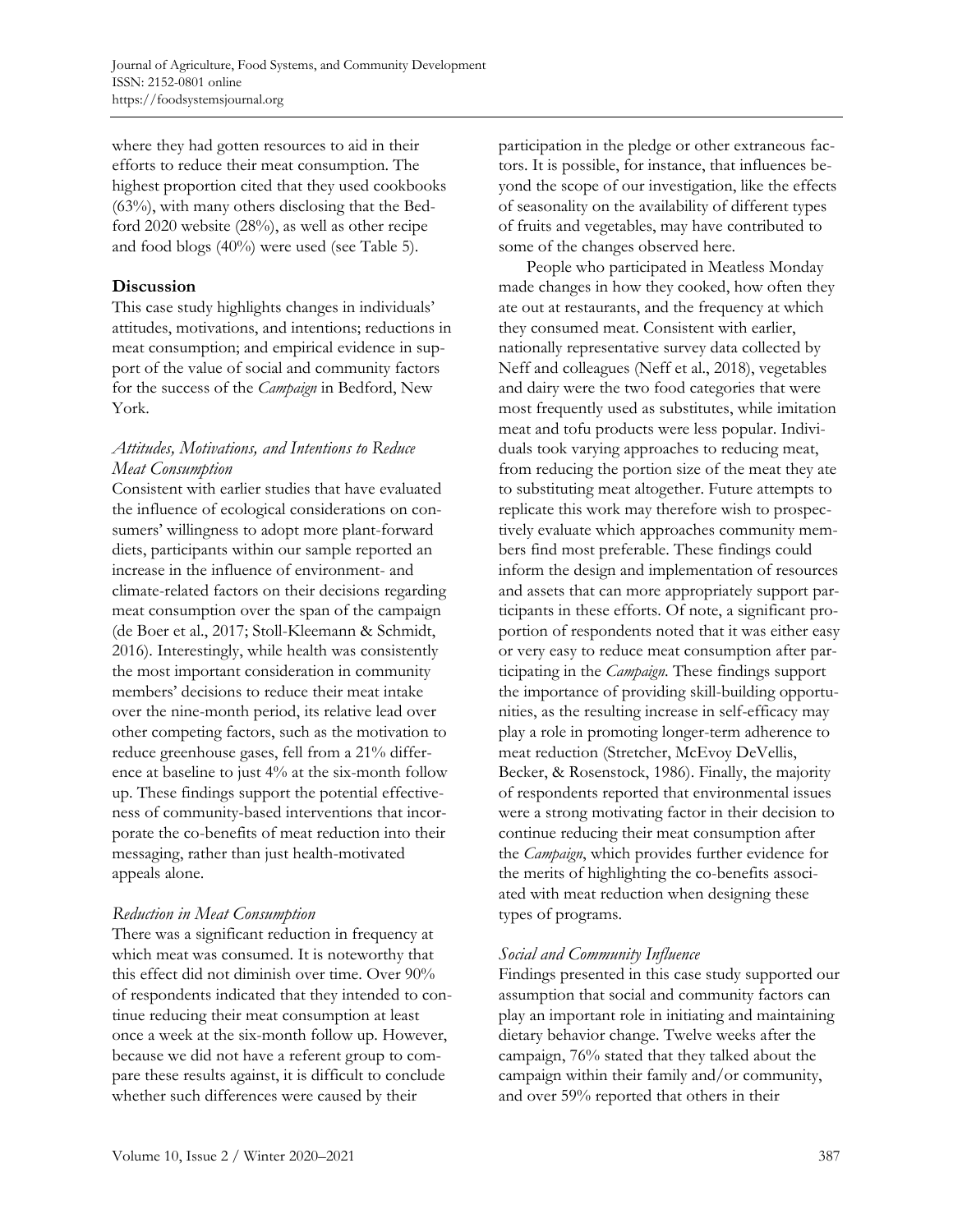household had also committed reducing their meat intake. These findings suggest that these types of initiatives could have socially transmittable effects that may modulate dietary norms at the household and community levels. However, more robust analyses of these social network dynamics are needed to more comprehensively understand these relationships.

The findings presented herein also provide some evidence in support of stakeholder engagement and grassroots volunteerism and their shared role in initiating and maintaining dietary behavior change at the community level. The development of these public-private partnerships between the organizing committee and the various local entities that offered to support the Campaign were instrumental in extending the program's outreach and influence. The robust volunteer program was responsible for soliciting the support of business partners, community members, and local media outlets, which not only allowed the Campaign to reach a broader audience but also provided them with important collaborative opportunities to promote plant-forward eating within their built environment. Therefore, in addition to removing some of the social and physical barriers that could prevent individuals from taking part in the meat reduction initiative, this effort also gave individuals the impression that the Campaign had gained broad favor and support within the community. In fact, a significantly higher proportion of survey respondents reported perceiving that cutting back on meat was easy or very easy at the six-month follow up (66%) compared to immediately postcampaign (57%). This suggests that more interventions involving widespread community engagement may be key to maintaining these kinds of behavior changes in the long run.

Equally important to consider are the challenges participants reported experiencing while trying to reduce their meat consumption. As stated previously, the most salient and persistent barrier that respondents identified were the preferences of their friends and family. In both the 12-week and six-month follow-up periods, the tendency of friends and family to prefer meat over meatless meal options was the most frequently reported challenge, increasing from 17% at 12 weeks to 23% at six months. Indeed, prior research has found that this positive affinity towards meat consumption, sometimes called 'meat attachment,' can often be a limiting factor for these types of initiatives (Graça, Calheiros, & Oliveira, 2015). The nextmost frequently reported challenge was family members' distaste of meatless foods, independent of whether they had a comparative preference for meal options containing meat. Importantly, the proportion of respondents who indicated this factor as a barrier also increased between follow-up periods, from 8% at the 12-week mark to 14% at the six-month mark. Relatively few participants indicated experiencing other issues related to the availability of meatless meal options, or challenges resulting from misconceptions about the nutritional and dietary value of plant-based food options (see Table 5). This may be attributed to the increased availability of meatless meal options provided through the public-private partnerships that were sought out between the campaign and the town's local businesses and eateries. Furthermore, the weekly newsletter, which circulated tips, recipes, and nutritional facts associated with different plant-forward dishes may have also played a role in alleviating some of these anticipated challenges.

# *Strengths and Limitations*

This case study describes the implementation of the *Campaign* in a higher-income community with participants who had been exposed to climate issues prior to the Meatless Monday campaign through the Bedford 2020 Coalition. The Bedford community is unique in that their efforts to reduce their meat consumption were part of a larger, more coordinated effort to encourage environmentally conscious behaviors through the Bedford 2020 Climate Action plan. Their familiarity with the subject area, then, was likely greater than most general audiences. Awareness of Meatless Monday was high at baseline: 55% of pledgers had heard of Meatless Monday before the campaign, which was higher than a nationally representative survey showing 28% consumer awareness (Data Decisions Group, 2017). Furthermore, 79% indicated that they were actively reducing or had cut back on their meat consumption in the past, either through Meatless Monday (26%) or some other means, thus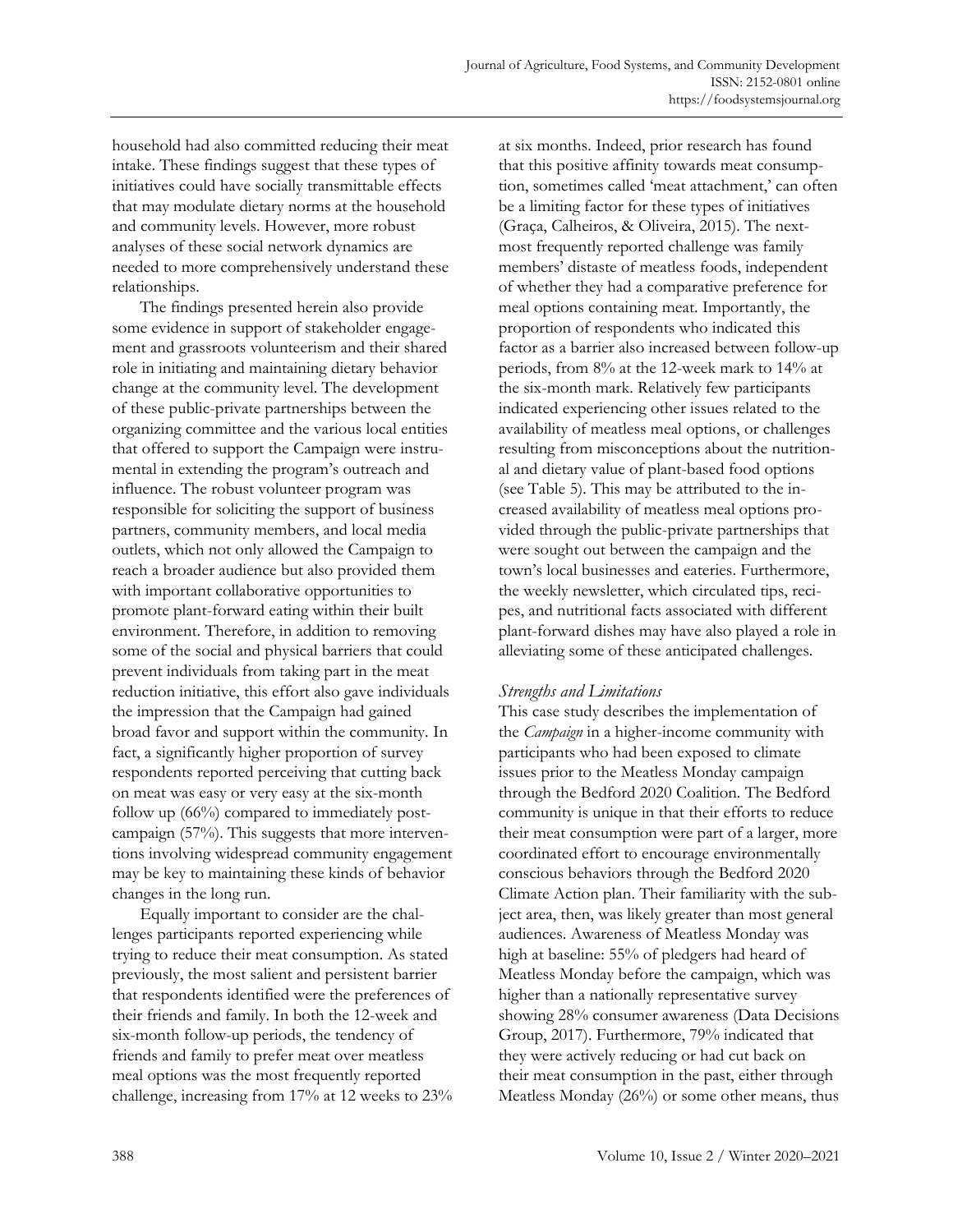indicating a high level of interest within the community to engage in meat reduction initiatives and activities. While priming appeared to be an important modulating factor with respect to the respondents' willingness to engage in the pledge, it is difficult to disentangle these effects from the effects of the campaign itself.

On a similar note, it is important, too, to consider the potential for certain response and sampling biases that may have influenced our results. The possibility of self-selection bias, for instance, may have compelled household representatives who were more engaged with the campaign to be overrepresented in our samples. The survey had an average response rate between the three timepoints of 49%, and while we were able to assess how similar these cohorts were to each other, we were unable to make any concrete determinations about how representative each of the samples were of the larger sample population. Furthermore, our results predominantly relied on self-reported data, which could potentially be subject to social desirability bias, compelling respondents to answer survey items in ways that aligned better with the expectations of the research team than their own internal beliefs. Future research may wish to consider other surveying methods that could supplement basic food frequency questionnaires with paired observational data.

Changes were also more accessible for this audience because of the greater availability of plant-based options at local food retail sites due to the broader community-wide aspects of the campaign. In addition, the town of Bedford has higher education levels and higher income levels than the general United States population. As a result, the findings presented in this case study may not be generalizable to populations where such priming has not taken place or to lower income communities. The nationally representative survey conducted in 2018 by Neff and colleagues, for example, after stratifying by income levels above and below US\$40,000 per year, found that cost, for instance, was much less of a motivation for reducing meat intake among those earning more than US\$40,000 per year (2018). Similar results are observed here where the cost-saving potential of reduced meat diets were uniformly the lowest

ranked motivation across all three time points. Secondly, those who participated in the surveys were also higher income, older, and female as compared to the general population of Bedford, suggesting self-selection bias among participants. It is possible that those who participated in the surveys were more likely to report changes in attitudes and behaviors as compared to those who did not participate. Thirdly, there was also no control or comparison group to assess the effects of the *Campaign* on changes in attitudes and behaviors related to reducing meat consumption, which limits the internal validity of the evaluation results presented here. Future studies should build on these findings to conduct more rigorous evaluations to assess the effects of community-based interventions that integrate health and environmental concerns to reduce meat consumption.

Finally, the *Campaign* was short, and the evaluation only included the 320 household that had signed the pledge rather than the entire Bedford community. However, despite these potential barriers to success, the *Campaign* raised awareness about climate and food choices and brought new constituents into the community-wide goals of reducing climate change.

Strengths of the *Campaign* include its simple, clear, and wide-reaching communications. Furthermore, the *Campaign* provided citizens with an actionable step toward alleviating climate change and conserving water and other environmental resources. The organizers demonstrated that a campaign such as this can maintain people's actions beyond the initial implementation. A large part of this effect may likely be the large community engagement and the campaign's visibility in the community, which helped normalize potentially unpopular behaviors. While this campaign may be translated into similar settings with appropriate modification and contextualization, future research is needed to assess whether it can be extended to other communities with different sociodemographic characteristics.

### **Conclusion**

This case study illustrates how one community drew connections between diet and environmental concerns to inspire individual, social, and commu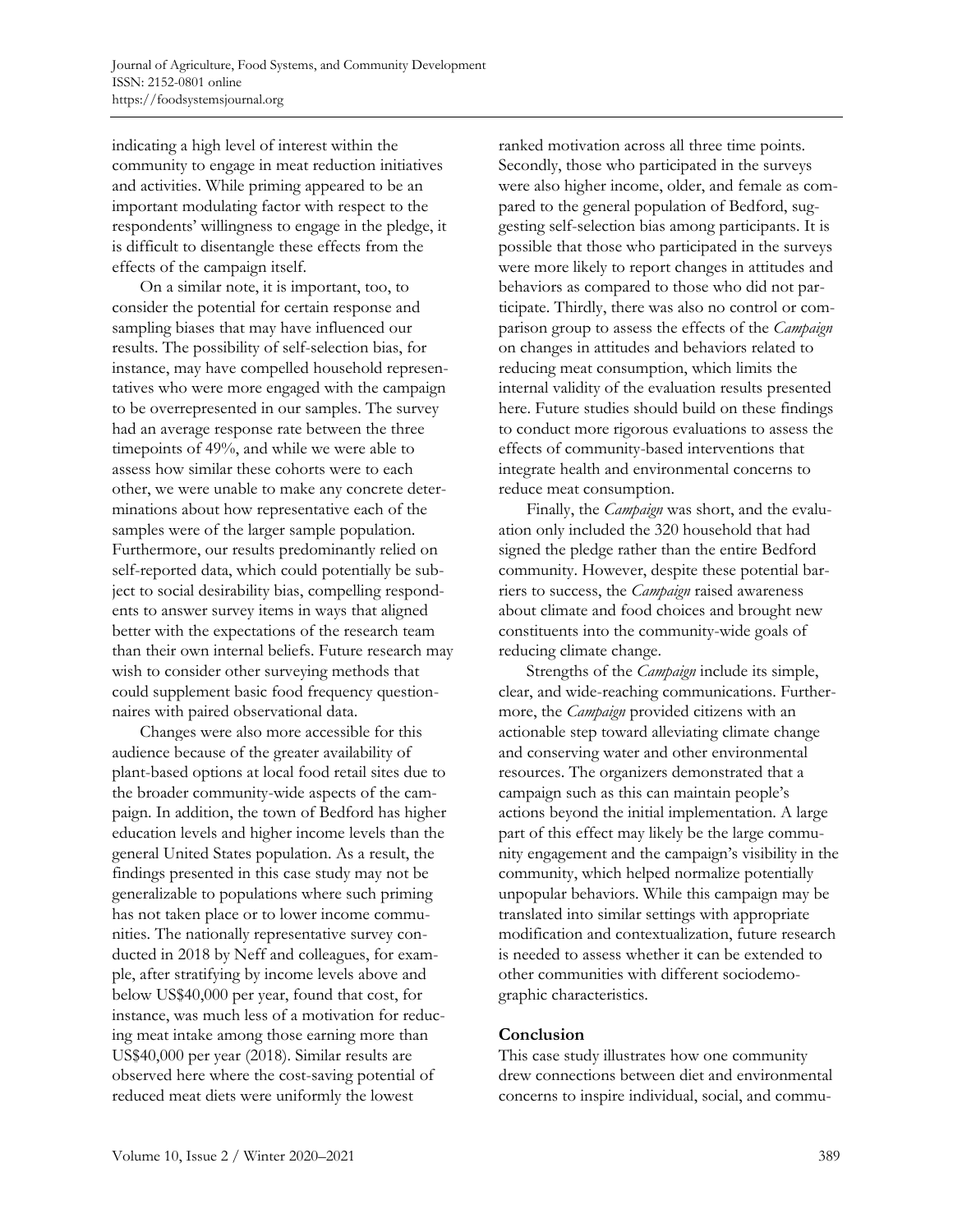nity changes. Our analysis of this municipal sustainability initiative, which assessed changes in residents' attitudes, behaviors, and food choices over a nine-month period, demonstrates the strategic merits and the enduring value of communitybased efforts in initiating and maintaining healthier and more sustainable practices of eating at the individual, household, and community levels. More specifically, our results showed a decrease in meat consumption as well as increased awareness of the connection between meat and climate change among participants. Additionally, our findings provide empirical evidence in favor of multilevel approaches to dietary behavior change that can leverage latent community assets, like grassroots volunteerism, public-private partnerships, and residents' social networks, to educate audiences on

how to make more informed food choices and alter the physical and social environments in ways that make those selections more accessible and automatic. This campaign serves as an example and framework for how other communities can engage their citizens beyond policies toward voluntary, achievable actions at the community level that contribute locally to mitigating climate change globally.

### **Acknowledgements**

We would like to acknowledge the contributions of Olivia Farr, Midge Iorio, and Karen Simons from the Bedford 2020 leadership, the Bedford 2020 community, Ruthie Burrows, Center for a Livable Future research assistant, and CLF reviewers Brent Kim, Anne Palmer, and Shawn Mackenzie.

### **References**

- Alexander, P., Reddy, A., Brown, C., Henry, R. C., & Rounsevell, M. D. A. (2019). Transforming agricultural land use through marginal gains in the food system. *Global Environmental Change*, *57*, Art. 101932. https://doi.org/10.1016/j.gloenvcha.2019.101932
- Amiot, C. E., El Hajj Boutros, G., Sukhanova, K., & Karelis, A. D. (2018). Testing a novel multicomponent intervention to reduce meat consumption in young men. *PloS One, 13*(10), Art. e0204590. https://doi.org/10.1371/journal.pone.0204590
- Ashfield-Watt, P. A. L., Welch, A. A., Godward, S., & Bingham, S. A. (2007). Effect of a pilot community intervention on fruit and vegetable intakes: Use of FACET (Five-a-day Community Evaluation Tool). *Public Health Nutrition*, *10*(7), 671–680. https://doi.org/10.1017/S1368980007382517
- Beverland, M. B. (2014). Sustainable eating: Mainstreaming plant-based diets in developed economies. *Journal of Macromarketing*, *34*(3), 369–382. https://doi.org/10.1177/0276146714526410
- Bianchi, F., Dorsel, C., Garnett, E., Aveyard, P., & Jebb, S. A. (2018a). Interventions targeting conscious determinants of human behaviour to reduce the demand for meat: A systematic review with qualitative comparative analysis. *International Journal of Behavioral Nutrition and Physical Activity, 15*(1), Art. 102. https://doi.org/10.1186/s12966-018-0729-6
- Bianchi, F., Garnett, E., Dorsel, C., Aveyard, P., & Jebb, S. A. (2018b). Restructuring physical micro-environments to reduce the demand for meat: A systematic review and qualitative comparative analysis. *The Lancet Planetary Health*, *2*(9), e384–e397. [https://doi.org/10.1016/S2542-5196\(18\)30188-8](https://doi.org/10.1016/S2542-5196(18)30188-8)
- Bronfenbrenner, U. (1977). Toward an experimental ecology of human development. *American Psychologist, 32*, 513–531. https://doi.org/10.1037/0003-066X.32.7.513
- Byerly, H., Balmford, A., Ferraro, P. J., Hammond Wagner, C., Palchak, E., Polasky, S., … Fisher, B. (2018). Nudging pro‐environmental behavior: Evidence and opportunities. *Frontiers in Ecology and the Environment*, *16*(3), 159–168. https://doi.org/10.1002/fee.1777
- Caro, D., Frederiksen, P., Thomsen, M., & Pedersen, A. B. (2017). Toward a more consistent combined approach of reduction targets and climate policy regulations: The illustrative case of a meat tax in Denmark. *Environmental Science & Policy*, *76*, 78–81. https://doi.org/10.1016/j.envsci.2017.06.013
- Cavaliere, A., De Marchi, E., & Banterle, A. (2018). Exploring the adherence to the Mediterranean diet and its relationship with individual lifestyle: The role of healthy behaviors, pro-environmental behaviors, income, and education. *Nutrients*, *10*(2), Art. 141. https://doi.org/10.3390/nu10020141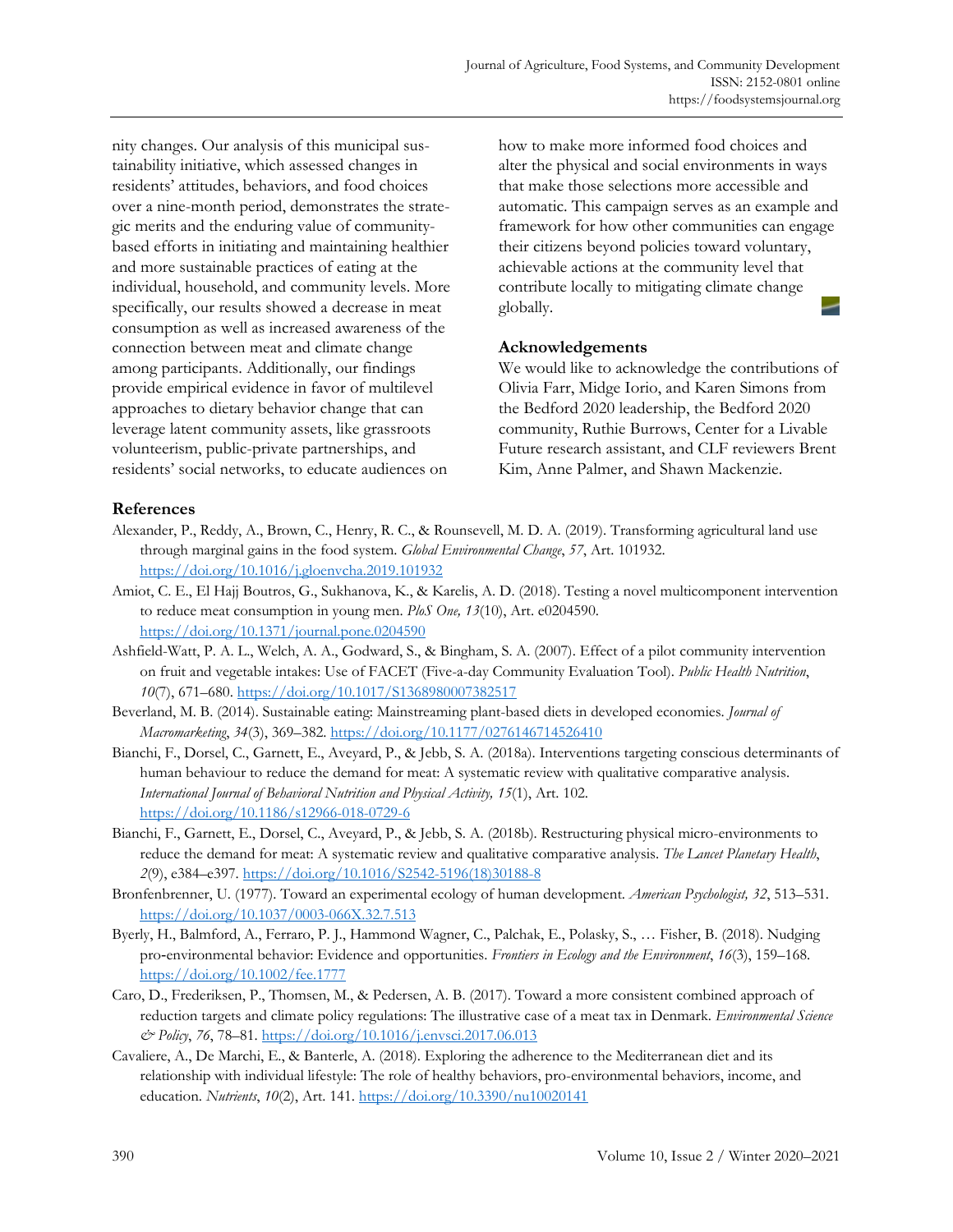- Centers for Disease Control and Prevention [CDC]. (2020, January 28). *Violence prevention: The social-ecological model.* Retrieved November 3, 2020, from https://www.cdc.gov/violenceprevention/publichealthissue/social-ecologicalmodel.html
- Chan, D. S. M., Lau, R., Aune, D., Vieira, R., Greenwood, D. C., Kampman, E., & Norat, T. (2011). Red and processed meat and colorectal cancer incidence: Meta-analysis of prospective studies. *PloS One, 6*(6), e20456. https://doi.org/10.1371/journal.pone.0020456
- Chaplin-Kramer, R., Sharp, R. P., Mandle, L., Sim, S., Johnson, J., Butnar, I., ... Kareiva, P. M. (2015). Spatial patterns of agricultural expansion determine impacts on biodiversity and carbon storage. *Proceedings of the National Academy of Sciences*, *112*(24), 7402–7407. https://doi.org/10.1073/pnas.1406485112
- Clark, M. A., Springmann, M., Hill, J., & Tilman, D. (2019). Multiple health and environmental impacts of foods. *Proceedings of the National Academy of Sciences*, *116*(46), 23357–23362. https://doi.org/10.1073/pnas.1906908116
- Clonan, A., Wilson, P., Swift, J. A., Leibovici, D. G., & Holdsworth, M. (2015). Red and processed meat consumption and purchasing behaviours and attitudes: Impacts for human health, animal welfare and environmental sustainability. *Public Health Nutrition*, *18*(13), 2446–2456. https://doi.org/10.1017/S1368980015000567
- Dangour, A. D., Dodhia, S. K., Hayter, A., Allen, E., Lock, K., & Uauy, R. (2009). Nutritional quality of organic foods: A systematic review. *The American Journal of Clinical Nutrition, 90*(3), 680–685. https://doi.org/10.3945/ajcn.2009.28041
- Dangour, A. D., Lock, K., Hayter, A., Aikenhead, A., Allen, E., & Uauy, R. (2010). Nutrition-related health effects of organic foods: A systematic review. *The American Journal of Clinical Nutrition*, *92*(1), 203–210. https://doi.org/10.3945/ajcn.2010.29269
- Data Decisions Group. (2017). *Online survey of 1,010 American adults.*
- de Boer, J., de Witt, A., & Aiking, H. (2016). Help the climate, change your diet: A cross-sectional study on how to involve consumers in a transition to a low-carbon society. *Appetite*, *98*, 19–27. https://doi.org/10.1016/j.appet.2015.12.001
- de Boer, J., Schösler, H., & Aiking, H. (2017). Towards a reduced meat diet: Mindset and motivation of young vegetarians, low, medium and high meat-eaters. *Appetite, 113*, 387–397. https://doi.org/10.1016/j.appet.2017.03.007
- De Cocker, K. A., De Bourdeaudhuij, I. M., Brown, W. J., & Cardon, G. M. (2007). Effects of "10,000 steps Ghent": A whole-community intervention. *American Journal of Preventive Medicine, 33*(6), 455–463. https://doi.org/10.1016/j.amepre.2007.07.037
- Farrow, K., Grolleau, G., & Ibanez, L. (2017). Social norms and pro-environmental behavior: A review of the evidence. *Ecological Economics, 140,* 1–13. https://doi.org/10.1016/j.ecolecon.2017.04.017
- Folta, S. C., Kuder, J. F., Goldberg, J. P., Hyatt, R. R., Must, A., Naumova, E. N., ... Economos, C. D. (2013). Changes in diet and physical activity resulting from the Shape Up Somerville community intervention. *BMC pediatrics*, *13*(1), Art. 157. https://doi.org/10.1186/1471-2431-13-157
- Garnett, E. E., Balmford, A., Sandbrook, C., Pilling, M. A., & Marteau, T. M. (2019). Impact of increasing vegetarian availability on meal selection and sales in cafeterias. *Proceedings of the National Academy of Sciences*, *116*(42), 20923– 20929. https://doi.org/10.1073/pnas.1907207116
- Gerber, P. J., Steinfeld, H., Henderson, B., Mottet, A., Opio, C., Dijkman, J., ... Tempio, G. (2013). Tackling climate change through livestock: A global assessment of emissions and mitigation opportunities. Food and Agriculture Organization of the United Nations (FAO), Rome. Retrieved from http://www.fao.org/3/i3437e/i3437e.pdf
- Glanz, K. (1999). Progress in dietary behavior change. *American Journal of Health Promotion*, *14*(2), 112–117. https://doi.org/10.4278/0890-1171-14.2.112
- Glass, T. A., & McAtee, M. J. (2006). Behavioral science at the crossroads in public health: Extending horizons, envisioning the future. Social Science & Medicine, 62(7), 1650-1671. https://doi.org/10.1016/j.socscimed.2005.08.044
- Google. (n.d.). *Google Maps satellite image of Bedford, New York 10506*. Retrieved September 14, 2020, from https://goo.gl/maps/mozqCdyL52JzX4rF8
- Graça, J., Calheiros, M. M., & Oliveira, A. (2015). Attached to meat?(Un) Willingness and intentions to adopt a more plant-based diet. *Appetite, 95,* 113–125. https://doi.org/10.1016/j.appet.2015.06.024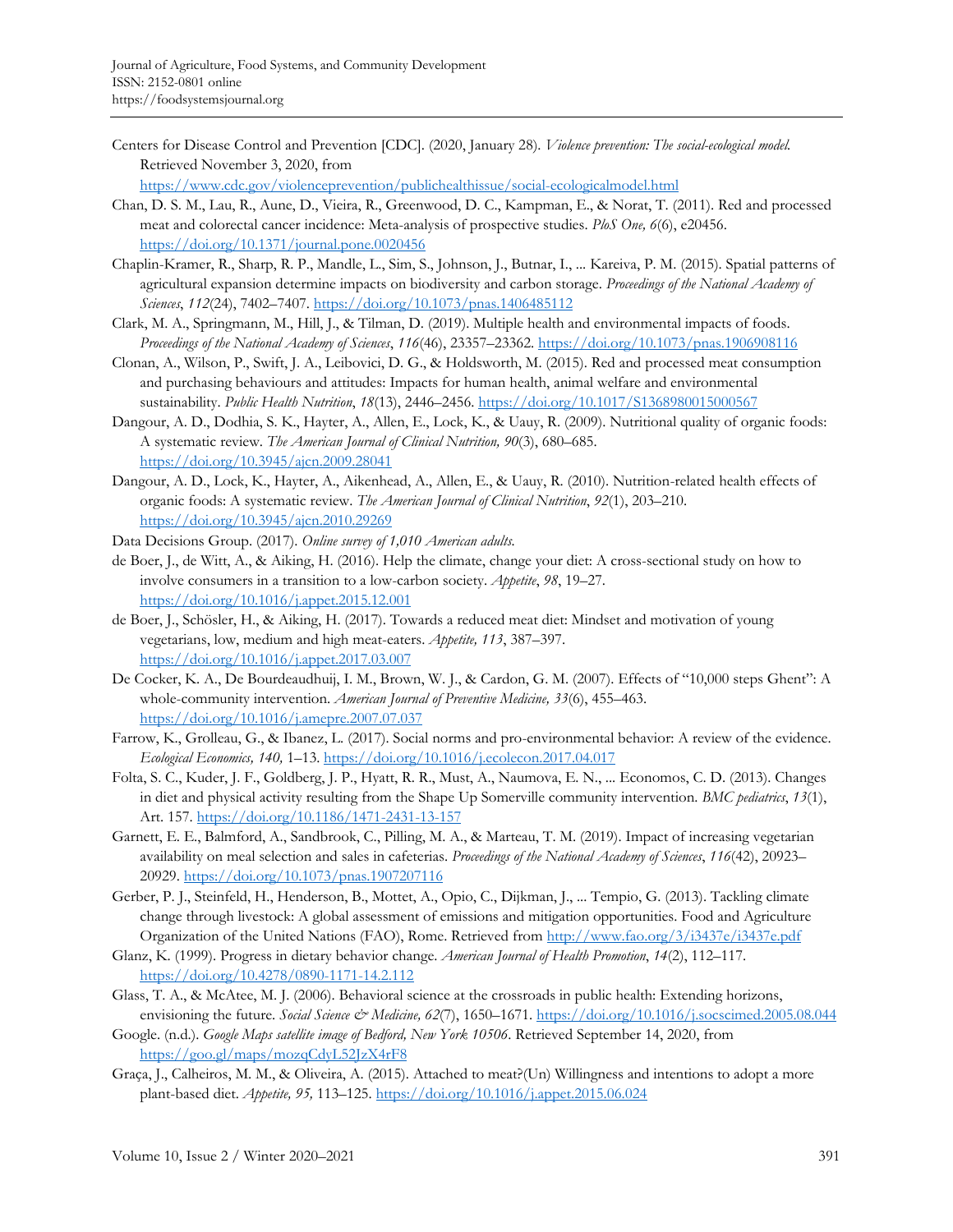- Graça, J., Godinho, C. A., & Truninger, M. (2019). Reducing meat consumption and following plant-based diets: Current evidence and future directions to inform integrated transitions. *Trends in Food Science & Technology*, *91*, 380–390. https://doi.org/10.1016/j.tifs.2019.07.046
- Hardy, B. (2002). The issue of antibiotic use in the livestock industry: What have we learned? *Animal Biotechnology*, *13*(1), 129–147. https://doi.org/10.1081/ABIO-120005775
- Hartmann, C., & Siegrist, M. (2017). Consumer perception and behaviour regarding sustainable protein consumption: A systematic review. *Trends in Food Science & Technology*, *61*, 11–25. https://doi.org/10.1016/j.tifs.2016.12.006
- Hayek, M. N., Harwatt, H., Ripple, W. J., & Mueller, N. D. (2020). The carbon opportunity cost of animal-sourced food production on land. *Nature Sustainability, 4*(1), 21–24. https://doi.org/10.1038/s41893-020-00603-4
- Herrero, M., Henderson, B., Havlík, P., Thornton, P. K., Conant, R. T., Smith, P., … Stehfest, E. (2016). Greenhouse gas mitigation potentials in the livestock sector. *Nature Climate Change*, *6*(5), 452–461. https://doi.org/10.1038/nclimate2925
- Hilliard, M. E., Riekert, K. A., Ockene, J. K., & Pbert, L. (Eds.). (2018). *The handbook of health behavior change.* Springer Publishing Company. https://doi.org/10.1891/9780826180148
- Hoekstra, A. Y. (2012). The hidden water resource use behind meat and dairy. *Animal Frontiers*, *2*(2), 3–8. https://doi.org/10.2527/af.2012-0038
- Hunter College New York City Food Policy Center. (2017, January 24). Veggie Thursday, Ghent: Urban food policy snapshot. Retrieved from https://www.nycfoodpolicy.org/veggie-thursday-ghent-urban-food-policy-snapshot/
- Israel, B. A. (1985). Social networks and social support: Implications for natural helper and community level interventions. *Health Education Quarterly, 12*(1), 65–80. https://doi.org/10.1177/109019818501200106
- Jabs, J., Devine, C. M., & Sobal, J. (1998). Model of the process of adopting vegetarian diets: Health vegetarians and ethical vegetarians. *Journal of Nutrition Education*, *30*(4), 196–202. [https://doi.org/10.1016/S0022-3182\(98\)70319-X](https://doi.org/10.1016/S0022-3182(98)70319-X)
- Jones, B. A., Grace, D., Kock, R., Alonso, S., Rushton, J., Said, M. Y., ... Pfeiffer, D. U. (2013). Zoonosis emergence linked to agricultural intensification and environmental change. *Proceedings of the National Academy of Sciences*, *110*(21), 8399–8404. https://doi.org/10.1073/pnas.1208059110
- Keenan, R. J., Reams, G. A., Achard, F., de Freitas, J. V., Grainger, A., & Lindquist, E. (2015). Dynamics of global forest area: Results from the FAO Global Forest Resources Assessment 2015. *Forest Ecology and Management*, *352*, 9–20. https://doi.org/10.1016/j.foreco.2015.06.014
- Kim, B. F., Santo, R. E., Scatterday, A. P., Fry, J. P., Synk, C. M., Cebron, S. R., ... Nachman, K. E. (2020). Countryspecific dietary shifts to mitigate climate and water crises. *Global Environmental Change*, *62*, Art. 101926*.* https://doi.org/10.1016/j.gloenvcha.2019.05.010
- Larsson, S. C., & Orsini, N. (2014). Red meat and processed meat consumption and all-cause mortality: A meta-analysis. *American Journal of Epidemiology*, *179*(3), 282–289. https://doi.org/10.1093/aje/kwt261
- Macdiarmid, J. I., Douglas, F., & Campbell, J. (2016). Eating like there's no tomorrow: Public awareness of the environmental impact of food and reluctance to eat less meat as part of a sustainable diet. *Appetite, 96,* 487–493. https://doi.org/10.1016/j.appet.2015.10.011
- Marteau, T. M. (2017). Towards environmentally sustainable human behaviour: Targeting non-conscious and conscious processes for effective and acceptable policies. *Philosophical Transactions of the Royal Society A, 375*(2095), Art. 20160371. https://doi.org/10.1098/rsta.2016.0371
- Mathew, A. G., Cissell, R., & Liamthong, S. (2007). Antibiotic resistance in bacteria associated with food animals: A United States perspective of livestock production. *Foodborne Pathogens and Disease*, *4*(2), 115–133. https://doi.org/10.1089/fpd.2006.0066
- McLeroy, K. R., Bibeau, D., Steckler, A., & Glanz, K. (1988). An ecological perspective on health promotion programs. *Health Education & Behavior*, *15*(4), 351–-377. https://doi.org/10.1177/109019818801500401
- McLeroy, K. R., Norton, B. L., Kegler, M. C., Burdine, J. N., & Sumaya, C. V. (2003). Community-based interventions. *American Journal of Public Health, 93*(4), 529–533. https://doi.org/10.2105/AJPH.93.4.529
- Mekonnen, M. M., & Hoekstra, A. Y. (2012). A global assessment of the water footprint of farm animal products. *Ecosystems*, *15*(3), 401–415. https://doi.org/10.1007/s10021-011-9517-8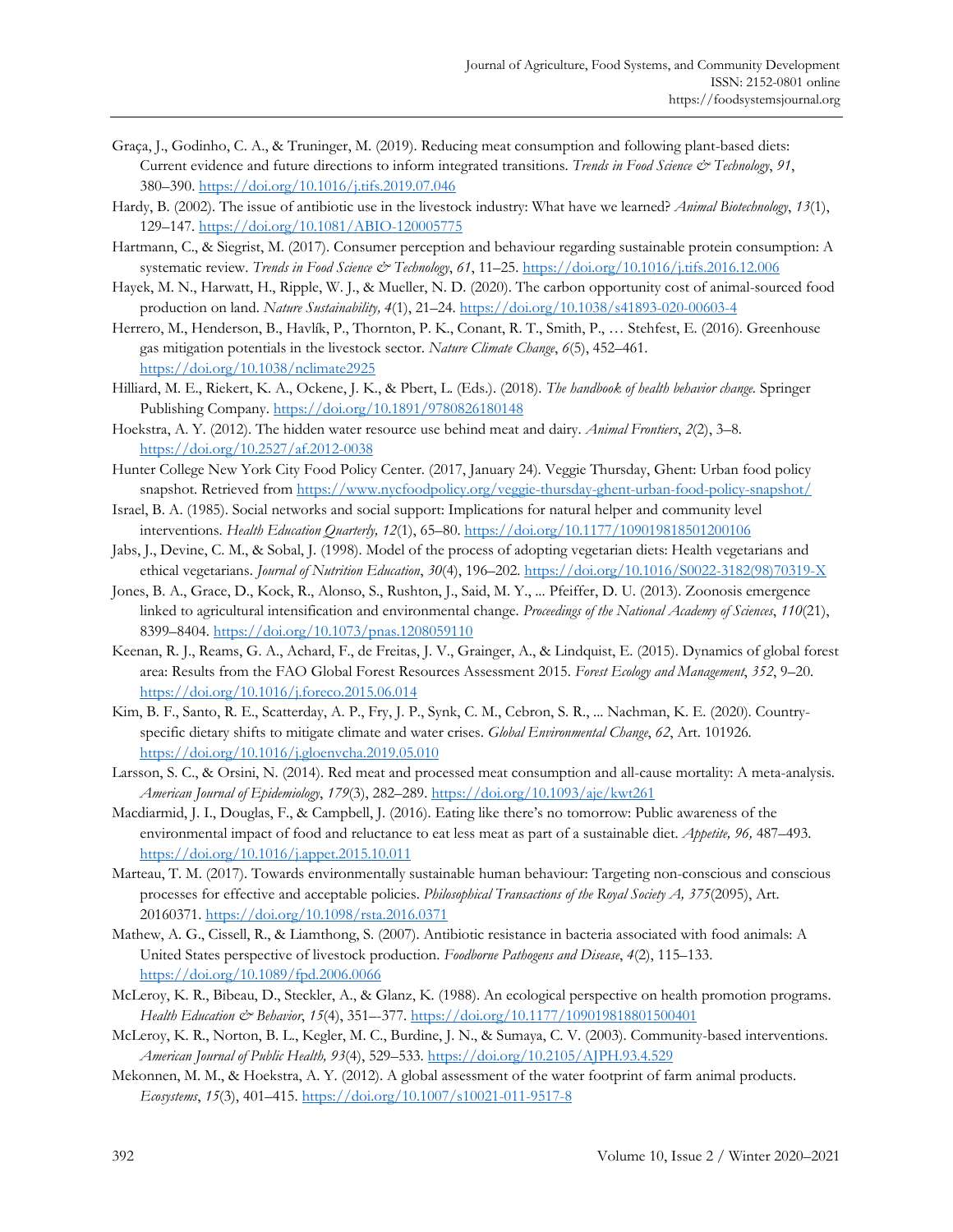- Micha, R., Michas, G., & Mozaffarian, D. (2012). Unprocessed red and processed meats and risk of coronary artery disease and type 2 diabetes: An updated review of the evidence. *Current Atherosclerosis Reports*, *14*(6), 515–524. https://doi.org/10.1007/s11883-012-0282-8
- Moberg, E., Andersson, M. W., Säll, S., Hansson, P.-A., & Röös, E. (2019). Determining the climate impact of food for use in a climate tax—Design of a consistent and transparent model. *The International Journal of Life Cycle Assessment*, *24*(9), 1715–1728. https://doi.org/10.1007/s11367-019-01597-8
- Mullee, A., Vermeire, L., Vanaelst, B., Mullie, P., Deriemaeker, P., Leenaert, T., ... Huybrechts, I. (2017). Vegetarianism and meat consumption: A comparison of attitudes and beliefs between vegetarian, semi-vegetarian, and omnivorous subjects in Belgium. *Appetite, 114*, 299–305. https://doi.org/10.1016/j.appet.2017.03.052
- Neff, R. A., Edwards, D., Palmer, A., Ramsing, R., Righter, A., & Wolfson, J. (2018). Reducing meat consumption in the USA: A nationally representative survey of attitudes and behaviours. *Public Health Nutrition*, *21*(10), 1835–1844. https://doi.org/10.1017/S1368980017004190
- Pachauri, R. K., Allen, M. R., Barros, V. R., Broome, J., Cramer, W., Christ, R., ... van Ypserle, J.-P. (2014). *Climate change 2014: Synthesis report. Contribution of Working Groups I, II and III to the fifth assessment report of the Intergovernmental Panel on Climate Change*. Genva: IPCC. https://www.ipcc.ch/site/assets/uploads/2018/05/SYR\_AR5\_FINAL\_full\_wcover.pdf
- Pan, A., Sun, Q., Bernstein, A. M., Schulze, M. B., Manson, J. E., Stampfer, M. J., ... & Hu, F. B. (2012). Red meat consumption and mortality: Results from 2 prospective cohort studies. *Archives of Internal Medicine*, *172*(7), 555–563. https://doi.org/10.1001/archinternmed.2011.2287
- Pan, A., Sun, Q., Bernstein, A. M., Schulze, M. B., Manson, J. E., Willett, W. C., & Hu, F. B. (2011). Red meat consumption and risk of type 2 diabetes: 3 cohorts of US adults and an updated meta-analysis. *The American Journal of Clinical Nutrition*, *94*(4), 1088–1096. https://doi.org/10.3945/ajcn.111.018978
- Papies, E. K. (2016). Health goal priming as a situated intervention tool: How to benefit from nonconscious motivational routes to health behavior. *Health Psychology Review*, *10*(4), 408–424. https://doi.org/10.1080/17437199.2016.1183506
- Pekka, P., Pirjo, P., & Ulla, U. (2002). Part III. Can we turn back the clock or modify the adverse dynamics? Programme and policy issues. Influencing public nutrition for non-communicable disease prevention: From community intervention to national programme—Experiences from Finland. *Public Health Nutrition*, *5*(1A), 245–251. https://doi.org/10.1079/PHN2001300
- Pohjolainen, P., Vinnari, M., & Jokinen, P. (2015). Consumers' perceived barriers to following a plant-based diet. *British Food Journal*, *117*(3). https://doi.org/10.1108/BFJ-09-2013-0252
- Reganold, J. P., & Wachter, J. M. (2016). Organic agriculture in the twenty-first century. *Nature Plants, 2*(15221), 1–8. https://doi.org/10.1038/nplants.2015.221
- Rigby, D., & Cáceres, D. (2001). Organic farming and the sustainability of agricultural systems. *Agricultural Systems, 68*(1), 21–40. [https://doi.org/10.1016/S0308-521X\(00\)00060-3](https://doi.org/10.1016/S0308-521X(00)00060-3)
- Roberto, C. A., & Kawachi, I. (Eds.). (2015). *Behavioral economics and public health*. Oxford University Press. https://doi.org/10.1093/med/9780199398331.001.0001
- Roberto, C. A., Larsen, P. D., Agnew, H., Baik, J., & Brownell, K. D. (2010). Evaluating the impact of menu labeling on food choices and intake. *American Journal of Public Health, 100*(2), 312–318. https://doi.org/10.2105/AJPH.2009.160226
- Rose, D. (2018). Environmental nudges to reduce meat demand. *The Lancet Planetary Health*, *2*(9), e374–e375. [https://doi.org/10.1016/S2542-5196\(18\)30185-2](https://doi.org/10.1016/S2542-5196(18)30185-2)
- Schölmerich, V. L., & Kawachi, I. (2016). Translating the socio-ecological perspective into multilevel interventions: Gaps between theory and practice. *Health Education & Behavior*, *43*(1), 17–20. https://doi.org/10.1177/1090198115605309
- Semba, R. D., de Pee, S., Kim, B., McKenzie, S., Nachman, K., & Bloem, M. W. (2020). Adoption of the 'planetary health diet' has different impacts on countries' greenhouse gas emissions. *Nature Food, 1*(8), 481–484. https://doi.org/10.1038/s43016-020-0128-4
- Springmann, M., Mason-D'Croz, D., Robinson, S., Wiebe, K., Godfray, H. C. J., Rayner, M., & Scarborough, P. (2018). Health-motivated taxes on red and processed meat: A modelling study on optimal tax levels and associated health impacts. *PloS one, 13*(11). https://doi.org/10.1371/journal.pone.0204139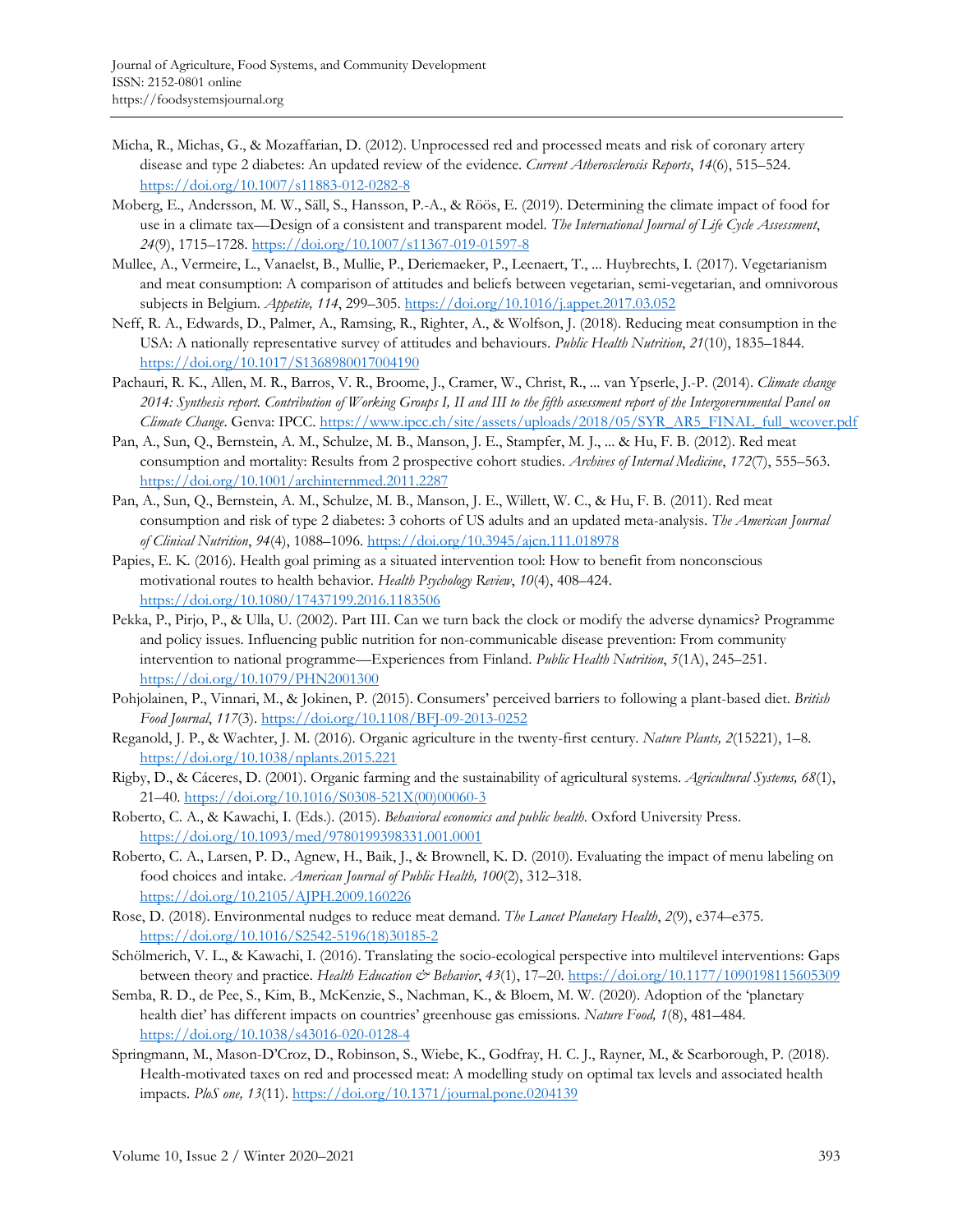- Stokols, D. (1996). Translating social ecological theory into guidelines for community health promotion. *American Journal of Health Promotion*, *10*(4), 282–298. https://doi.org/10.4278/0890-1171-10.4.282
- Stoll-Kleemann, S., & Schmidt, U. J. (2016). Reducing meat consumption in developed and transition countries to counter climate change and biodiversity loss: A review of influence factors. *Regional Environmental Change, 17*(5), 1261–1277. https://doi.org/10.1007/s10113-016-1057-5
- Strecher, V. J., McEvoy DeVellis, B., Becker, M. H., & Rosenstock, I. M. (1986). The role of self-efficacy in achieving health behavior change. *Health Education & Behavior, 13*(1), 73-92. https://doi.org/10.1177/109019818601300108
- Tilman, D., & Clark, M. (2014). Global diets link environmental sustainability and human health. *Nature*, *515*(7528), 518–522. https://doi.org/10.1038/nature13959
- Trickett, E. J., Beehler, S., Deutsch, C., Green, L. W., Hawe, P., McLeroy, K., ... Trimble, J. E. (2011). Advancing the science of community-level interventions. *American Journal of Public Health, 101*(8), 1410–1419. https://doi.org/10.2105/AJPH.2010.300113
- U.S. Census Bureau. (2018). *2014-2018 American Community Survey 5-year Data Profile for Bedford CDP, New York* [CSV data file]. Retrieved from https://www.census.gov/acs/www/data/data-tables-and-tools/data-profiles/2018/
- Wallen, K. E., & Romulo, C. L. (2017). Social norms: More details, please. *Proceedings of the National Academy of Sciences*, *114*(27), E5283–E5284. https://doi.org/10.1073/pnas.1704451114
- Wandersman, A., & Florin, P. (2003). Community interventions and effective prevention. *American Psychologist*, *58*(6-7), 441–448. https://doi.org/10.1037/0003-066X.58.6-7.441
- Whitmee, S., Haines, A., Beyrer, C., Boltz, F., Capon, A. G., de Souza Dias, B. F., ... Yach, D. (2015). Safeguarding human health in the Anthropocene epoch: Report of The Rockefeller Foundation–Lancet Commission on planetary health. *The Lancet, 386*(10007), 1973–2028. https://doi.org/10.1016/S0140-6736(15)60901-1
- Willett, W., Rockström, J., Loken, B., Springmann, M., Lang, T., Vermeulen, S., ... Murray, C. J. (2019). Food in the Anthropocene: The EAT–Lancet Commission on healthy diets from sustainable food systems. *The Lancet, 393*(10170), 447–492. https://doi.org/10.1016/S0140-6736(18)31788-4
- Zhang, D., Giabbanelli, P. J., Arah, O. A., & Zimmerman, F. J. (2014). Impact of different policies on unhealthy dietary behaviors in an urban adult population: An agent-based simulation model. *American Journal of Public Health*, *104*(7), 1217–1222. https://doi.org/10.2105/AJPH.2014.301934
- Zheng, Y., Li, Y., Satija, A., Pan, A., Sotos-Prieto, M., Rimm, E., ... Hu, F. B. (2019). Association of changes in red meat consumption with total and cause specific mortality among US women and men: Two prospective cohort studies. *BMJ*, 365. https://doi.org/10.1136/bmj.l2110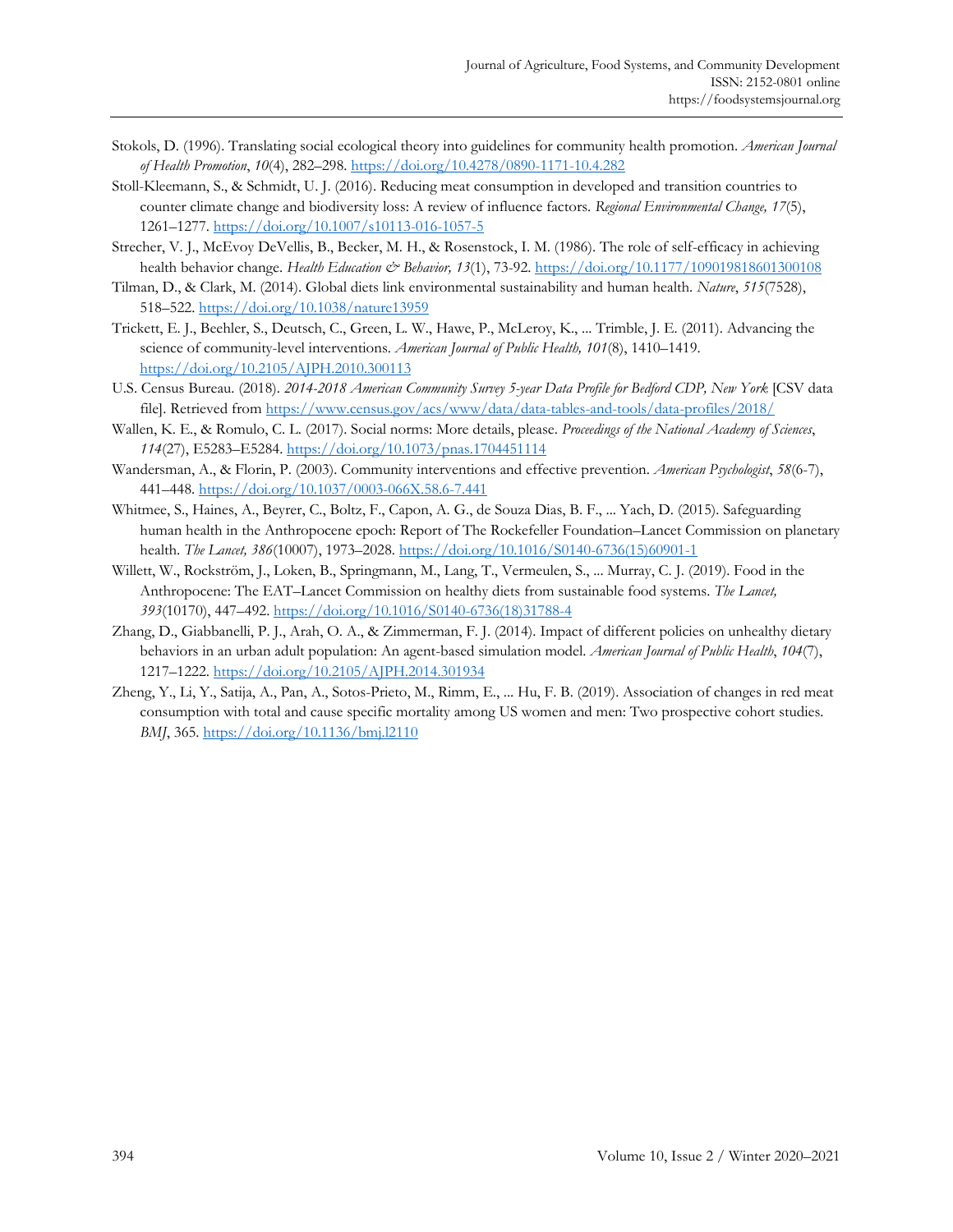# Appendix A. Key Informant Interviews

While the household surveys provided quantitative insights into the effects of the campaign, follow-up phone interviews were completed to support these efforts to obtain more detailed accounts of individuals' experience. These in-depth interviews were conducted with five key informants that were recommended by the Bedford 2020 Leadership team. The participants' affiliations with the *Campaign* were as follows: one Bedford 2020 board member, two mothers, one chef, and one restaurant owner. Each of these individuals were interviewed by a student research assistant using a semistructured interview guide.

Findings from these interviews are summarized below according to themes:

### *Shifts in Individual-level Attitudes*

Key informants noted that the *Campaign* helped make a connection between the environment and what they ate. Although they were somewhat aware of the harms of industrial agriculture practices before the *Campaign*, the dots had not yet been connected between high meat consumption and greenhouse gas emissions, or disproportionate use of natural resources. The *Campaign* also spread awareness of actions that people can take to decrease their climate footprint and provided resources and email reminders that helped them reduce meat.

- According to one participant and volunteer, the impacts of greenhouse gas emissions were discussed frequently throughout Bedford 2020, but it was not until the convergence with the Meatless Monday campaign that she made the connection between climate change and cattle and food production.
- Another volunteer appreciated that the *Campaign* highlighted the multifactorial aspect of food production including the unseen costs. Her three young children loved meat, and though they still consumed meat every week, they were very interested in Meatless Monday. The *Campaign* helped to spark conversations about where their food was coming from and the costs behind it.
- A restaurant operator and participant noted that though his meat consumption did not decrease much, the main takeaway was the shift in his thinking. "The campaign kind of coincided with, for me personally, a new attitude about eating," he said, adding that the environmental impact of meat production, particularly beef, in combination with the health benefits of vegetarian diets encouraged him to eat less meat.

### *Ease of the Campaign*

Key informants elaborated on the ease of the campaign, noting how its simplicity encouraged adherence.

• One participant and volunteer recalled that she and her husband ate meat most days of the week because they could not think of alternatives. According to her, their meat consumption decreased considerably during the *Campaign*, and she credited better education and increased accessibility to meatless options. Participating restaurants in town made it easy to find a delicious meat-free meal. She stated that they now frequent their favorite local restaurant every Monday specifically because of the meatless options they offer on Mondays. Reflecting on her experience, she said going meatless on Mondays turned out to be quite easy, and that they ended up going meatless more than one day a week.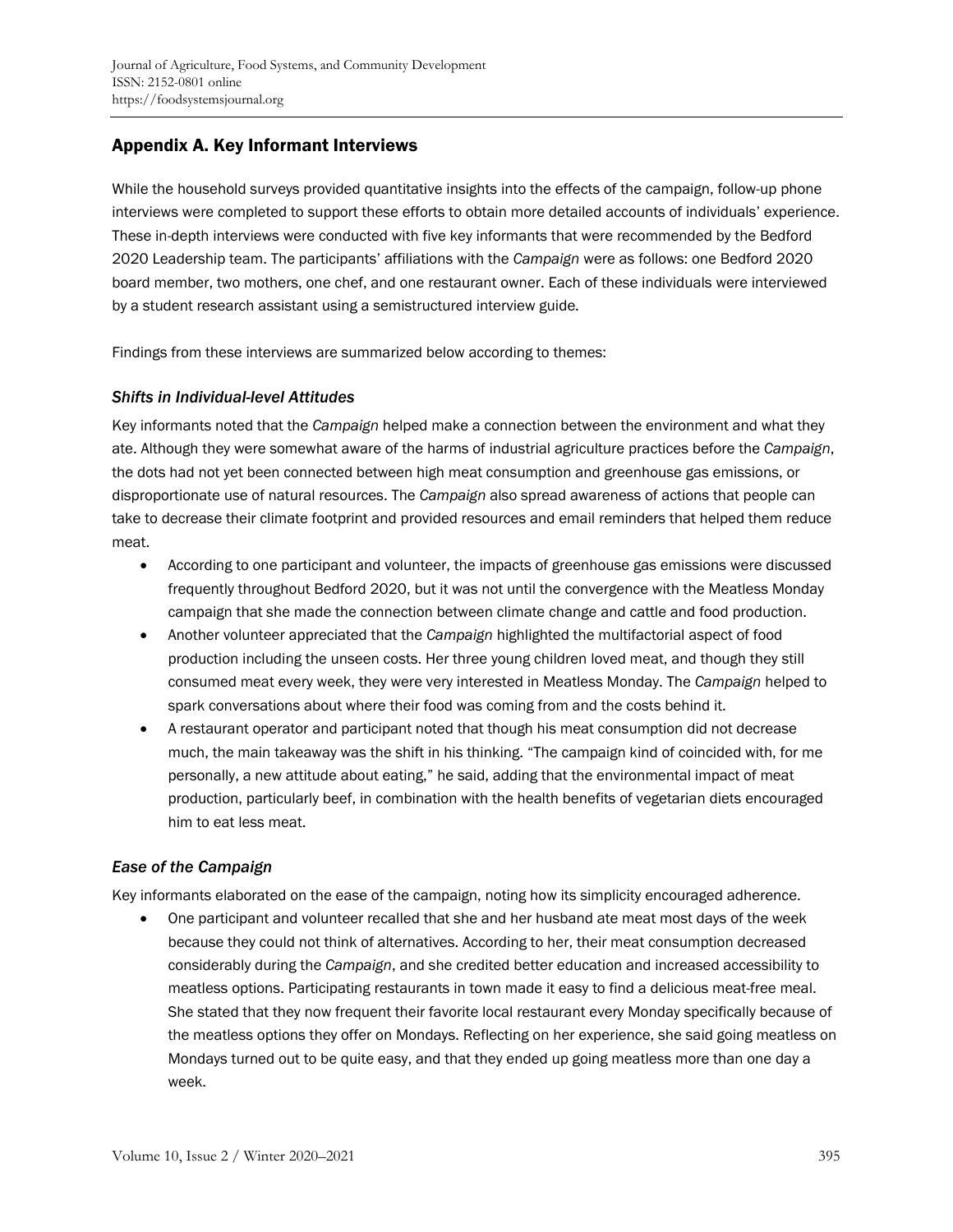## *Social and Community Influence*

Key informants viewed family and community involvement as an enabling factor for successfully implementing Meatless Monday.

- One stakeholder, whose family ate about three or four meals with meat each week, reported that during the campaign she saw a decline in her family's meat consumption. While it was not always Monday, they made sure to eliminate meat at least one day a week. She commented that her children were aware of Meatless Monday during the campaign and would even excitedly ask, "Is today Meatless Monday?!" Although they were not yet old enough to prepare their own meals, she believed her kids had been largely influenced by their conversations surrounding energy consumption and waste.
- Restaurants also facilitated community engagement in Meatless Monday. One cafe operator stated that they had meatless dishes on their menus before the *Campaign*; however, the Bedford 2020 offered another opportunity to market their meatless dishes and offer new specials on Mondays. The head chef of a local restaurant was approached by Bedford 2020 and asked if his restaurant would participate in Meatless Monday for a couple of months, but he said now it seems like it is there to stay. New dishes introduced as Meatless Monday specials are now permanent menu items, per customer request. The *Campaign* provided the motivation to create new menu items and promote exciting plant-based dishes, and now the servers have the knowledge to inform people about the delicious meatless menu items and the benefits of eating less meat. "We dare to try a lot of new techniques and new ways to approach all these foods," said the head chef. Judging from the returning customers, his creative approach toward Meatless Monday has been a success.
- According to one key informant, anecdotal stories and experiences regarding meat alternatives resonated with people looking for encouragement to reduce meat consumption. Interesting ideas for incorporating vegetables into dishes and positive testimonials about meat substitutes were helpful, especially for those wary about trying new products or replacing foods they like. He found discussions and brainstorming sessions with friends to be impactful and inspiring.

### *Multilevel Barriers*

Participants recalled several common barriers, such as the higher cost of organic produce, difficulty finding nutritious alternatives to meat, and the extra time required to plan and prepare fresh meals with more vegetables.

- One participant mentioned that the preparation time required to produce vegetarian meals was a definite deterrent. "It involves a lot more foresight than just throwing something on the grill." She also noted that buying organic fruits and vegetables can be expensive, especially when buying for a family.
- Several restaurant operators noted that consumers expected meatless entrees to be lower in cost, which was a misconception given the higher price of quality produce, the limited availability of meatless products, and the more intensive labor involved in preparing vegetables, compared to meat. One local chef lamented the difficulty of providing innovative vegetarian meals to customers. "You know it is a challenge because sometimes people just think that it's meatless so it should be less expensive, it's a vegetable. But we put a lot more work into it to make sure the vegetables are delicious."